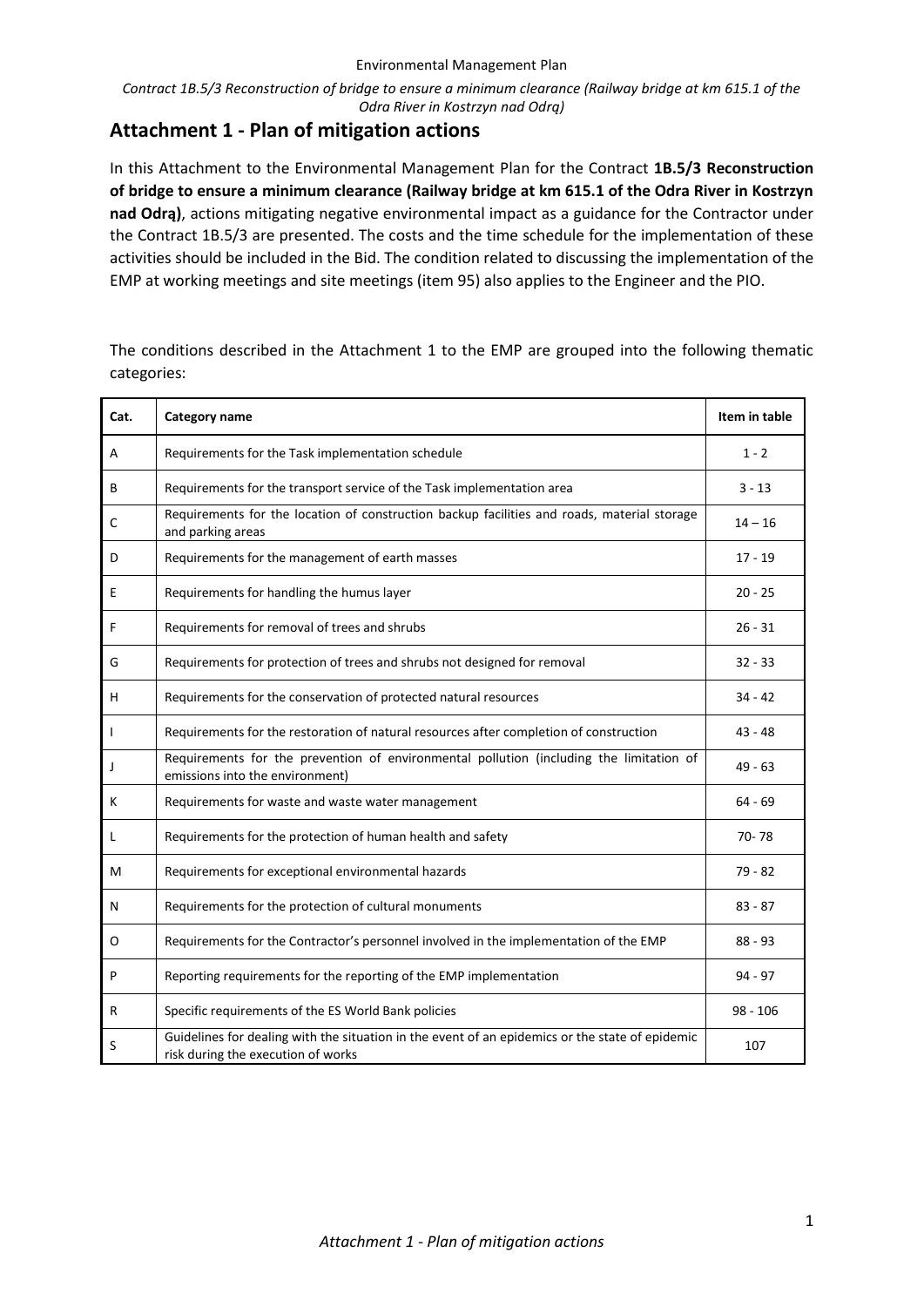*Contract 1B.5/3 Reconstruction of bridge to ensure a minimum clearance (Railway bridge at km 615.1 of the Odra River in Kostrzyn nad Odrą)*

### Explanatory notes to the table in the Attachment 1 of the EMP:

- 1) unless otherwise specified in a given case, the **Task Implementation Area** means the area where any preparatory works, main works (including Permanent Works and Temporary Works) and any works related to the removal of defects and faults or the execution of unfinished works listed in the Take-over Certificate or disclosed during the Defects Notification Period, together with the areas of necessary temporary occupation, are carried out.
- 2) Unless otherwise specified in a given case, the **Task Implementation Period** means the period of execution of any preparatory works, main works (including Permanent Works and Temporary Works) and any works related to the removal of defects and faults or the execution of unfinished works listed in the Take-over Certificate or disclosed during the Defects Notification Period.
- 3) unless specified otherwise, the requirements for the Contractor defined in the EMP refer to the entire Task Area.
- 4) Where required, the Mitigation action plan shall be implemented with due regard to the World Bank Policy reflected in the Operations Manual for the Odra-Vistula Flood Management Project and with due regard to the Land Acquisition and Resettlement Action Plan, and in collaboration with the team implementing that Plan and the World Bank's Operational Policy OP.4.12.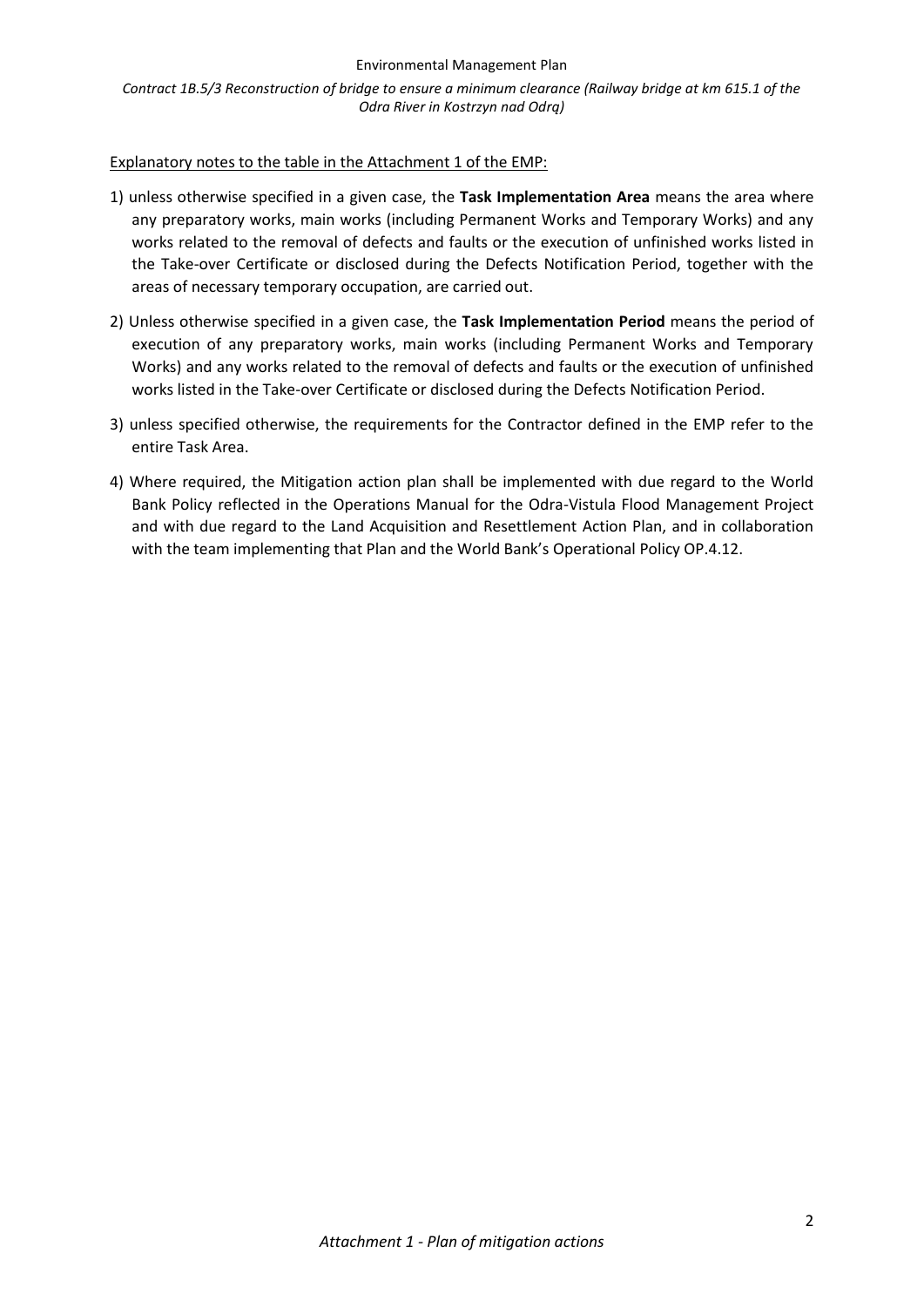| Item           | <b>Issue</b>                                      | Place                                                                                           | <b>Mitigation action</b>                                                                                                                                                                                                                                                                                                                                                                                                                                                                                                                                                                                                                                                                                                                                                                                                                                                                                                                                                                                                                                                                                                                                                                                                                                                                                                                                                                                                                                                                                                                                                                                                             | <b>Responsible party</b> |  |
|----------------|---------------------------------------------------|-------------------------------------------------------------------------------------------------|--------------------------------------------------------------------------------------------------------------------------------------------------------------------------------------------------------------------------------------------------------------------------------------------------------------------------------------------------------------------------------------------------------------------------------------------------------------------------------------------------------------------------------------------------------------------------------------------------------------------------------------------------------------------------------------------------------------------------------------------------------------------------------------------------------------------------------------------------------------------------------------------------------------------------------------------------------------------------------------------------------------------------------------------------------------------------------------------------------------------------------------------------------------------------------------------------------------------------------------------------------------------------------------------------------------------------------------------------------------------------------------------------------------------------------------------------------------------------------------------------------------------------------------------------------------------------------------------------------------------------------------|--------------------------|--|
| A              | REQUIREMENTS FOR THE TASK IMPLEMENTATION SCHEDULE |                                                                                                 |                                                                                                                                                                                                                                                                                                                                                                                                                                                                                                                                                                                                                                                                                                                                                                                                                                                                                                                                                                                                                                                                                                                                                                                                                                                                                                                                                                                                                                                                                                                                                                                                                                      |                          |  |
| $\mathbf{1}$   | Schedule of works                                 | Task<br>implementation<br>area                                                                  | Terms and conditions of the EMP concerning the dates of works<br>When establishing the schedules of works and at the stage of their execution, the Contractor shall<br>take into account the conditions of the EMP concerning dates and times of various types of works to<br>be carried out, including:<br>a) permissible hours for execution of works<br>(see item 57)<br>permissible dates for removal of trees and shrubs<br>b)<br>(see items 26 - 27)<br>permissible<br>(humus)<br>time<br>limit<br>for<br>the<br>fertile<br>earth<br>C)<br>removal<br>of<br>(see item 21)                                                                                                                                                                                                                                                                                                                                                                                                                                                                                                                                                                                                                                                                                                                                                                                                                                                                                                                                                                                                                                                      | Contractor               |  |
| $\overline{2}$ | Schedule of works                                 | Task<br>implementation<br>together<br>area<br>with access roads<br>and<br>their<br>surroundings | Terms and conditions of the EMP concerning activities to be carried out before the commencement<br>or at the initial stage of works.<br>When establishing the schedules of works and at the stage of their execution, the Contractor shall<br>take into account the conditions of the EMP concerning activities to be carried out before the<br>commencement or at the initial stage of works, including:<br>a) conditions concerning the construction and equipping of construction backup facilities,<br>technological roads and yards (see items 14-16, 43, 61, 63, 68)<br>conditions concerning the transport service for the construction site<br>b)<br>(see items $3-13$ )<br>conditions concerning fencing of the construction site<br>C)<br>(see item 73);<br>condition concerning the removal and protection of the humus layer<br>d)<br>(see items 20 - 25);<br>conditions for cutting of trees and shrubs and protection of trees<br>e)<br>(see items 26 - 33);<br>condition concerning carrying out the environmental inventory<br>f)<br>(see item $34$ );<br>conditions concerning the conservation of habitats and sites of protected species and the<br>g)<br>protection of small animals (see items 39-42)<br>conditions concerning preparation of documents<br>h)<br>(see items 4, 64, 70-72, 79, 82, 83, 93, 102).<br>conditions for obtaining the Engineer's approval for the person of the coordinator for the<br>i)<br>implementation of the EMP and the composition of the environmental supervision team, the<br>archaeologists' expert team and the sapper's supervision team<br>(see items 89, 90, 92, 93); | Contractor               |  |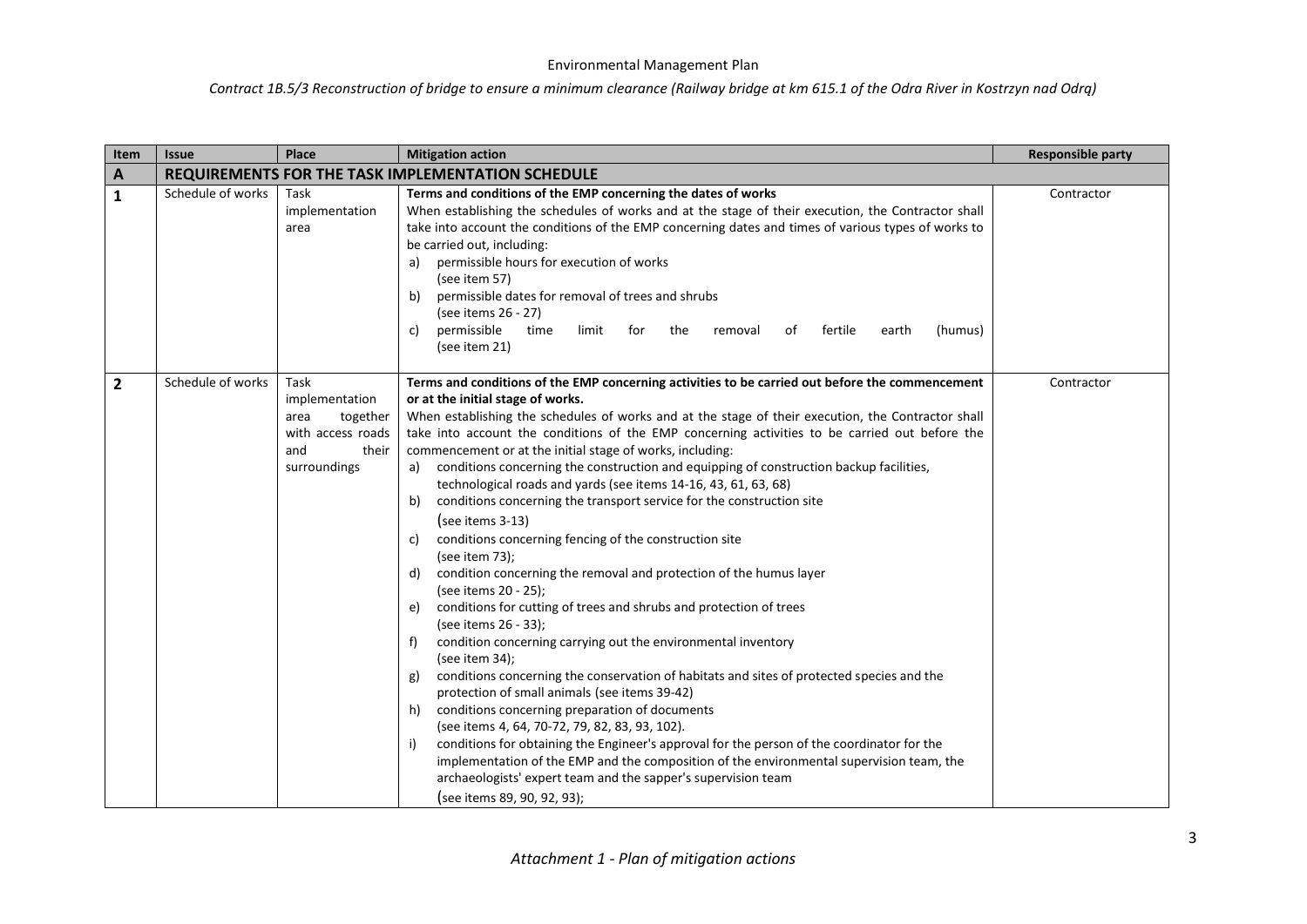| Item                    | <b>Issue</b>       | Place            | <b>Mitigation action</b>                                                                                | <b>Responsible party</b> |
|-------------------------|--------------------|------------------|---------------------------------------------------------------------------------------------------------|--------------------------|
|                         |                    |                  | conditions for training on EMP implementation rules                                                     |                          |
|                         |                    |                  | (see item $88$ );                                                                                       |                          |
|                         |                    |                  | conditions for carrying out other types of training<br>k)                                               |                          |
|                         |                    |                  | (see items 40, 77, 78, 91, 100, 105);                                                                   |                          |
|                         |                    |                  | conditions concerning sapper's site investigation and archaeological surveys prior to the<br>$\vert$ )  |                          |
|                         |                    |                  | commencement of works (see items 74, 86).                                                               |                          |
|                         |                    |                  |                                                                                                         |                          |
| B                       |                    |                  | REQUIREMENTS FOR THE TRANSPORT SERVICE OF THE TASK IMPLEMENTATION AREA                                  |                          |
|                         | Protection<br>of   | Access roads to  | Conditions for using access roads to the Task implementation area                                       | Contractor               |
|                         | health and safety  | Task<br>the      | The following conditions shall apply to the use of access roads to the Task implementation area:        |                          |
| 3                       | of people          | implementation   | Access to the Task implementation area shall be determined on the basis of the existing roads.<br>a)    |                          |
|                         | Protection<br>οf   | together<br>area |                                                                                                         |                          |
| 4                       | material goods     | with<br>their    | b)<br>The Contractor shall prepare a project of traffic organisation and works protection for the       |                          |
|                         | Protection of land | surroundings     | duration of the Task implementation in accordance with the provisions contained in the                  |                          |
|                         | surface            |                  | Technical Specifications and requirements of road operators concerning transport routes and             |                          |
|                         |                    |                  | conditions of their use.                                                                                |                          |
| 5                       |                    |                  | The Contractor shall agree with the road operators on the project of the traffic organisation and<br>C) |                          |
|                         |                    |                  | works protection. The Contractor shall organise the traffic according to the agreed project             |                          |
|                         |                    |                  | (marking and securing of works and marking of diverted traffic and recommended road signs               |                          |
|                         |                    |                  | associated with the change of traffic organisation, road marking etc.).                                 |                          |
| 6                       |                    |                  | Prior to the commencement of works, the Contractor shall submit to the Engineer for approval,<br>d)     |                          |
|                         |                    |                  | as agreed with the road operators and the traffic management authority, a traffic organisation          |                          |
|                         |                    |                  | and works protection project. Depending on the needs and progress of the works, the traffic             |                          |
|                         |                    |                  | organisation and works protection project shall be kept updated by the Contractor.                      |                          |
| $\overline{\mathbf{z}}$ |                    |                  | The Contractor shall ensure that all access roads to the Task implementation area are properly<br>e)    |                          |
|                         |                    |                  | marked, in accordance with the applicable law and agreements with the relevant road                     |                          |
|                         |                    |                  | operators. These markings shall be regularly inspected by the Contractor; in the event of               |                          |
|                         |                    |                  | damage or theft of the markings, the Contractor shall immediately reconstruct or supplement             |                          |
|                         |                    |                  | them.                                                                                                   |                          |
| 8                       |                    |                  | The Contractor shall maintain the hardened areas in good technical condition within the Task<br>f)      |                          |
|                         |                    |                  | implementation area, within which the traffic of vehicles will take place. When needed, the             |                          |
|                         |                    |                  | Contractor will make necessary repairs and reinforcements of existing roads to maintain traffic         |                          |
|                         |                    |                  | and adequate road standard.                                                                             |                          |
| 9                       |                    |                  | The Contractor shall be liable for any damage to structures and buildings, roads, drainage<br>g)        |                          |
|                         |                    |                  | ditches, culverts, water and gas pipelines, pillars and power lines, cables, geodetic network           |                          |
|                         |                    |                  | points and installations of any kind, and other objects such as vertical and horizontal signs,          |                          |
|                         |                    |                  | navigation signs, information boards, cultural goods objects, etc., caused by it or its                 |                          |
|                         |                    |                  | Subcontractors<br>during<br>the<br>Task<br>implementation<br>period.                                    |                          |
|                         |                    |                  | The Contractor shall immediately repair at its own expense any damage caused and, if                    |                          |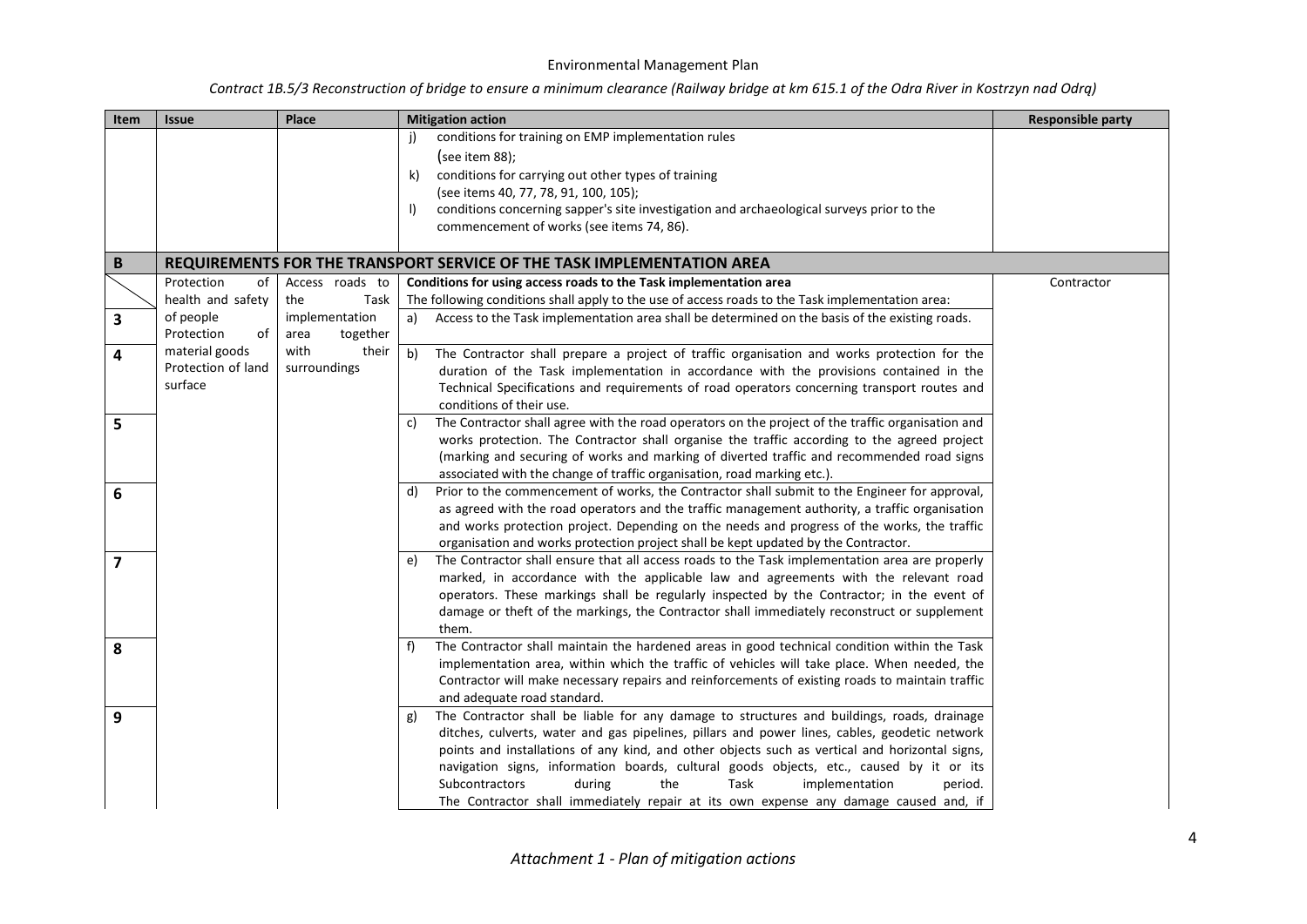| Item | <b>Issue</b>       | Place                  | <b>Mitigation action</b>                                                                                                                                                                      | <b>Responsible party</b> |
|------|--------------------|------------------------|-----------------------------------------------------------------------------------------------------------------------------------------------------------------------------------------------|--------------------------|
|      |                    |                        | necessary, carry out any other works ordered by the Engineer.                                                                                                                                 |                          |
| 10   |                    |                        | The Contractor shall comply with the official axle load limits when transporting materials and<br>h)                                                                                          |                          |
|      |                    |                        | equipment to and from the Task implementation area.                                                                                                                                           |                          |
| 11   |                    |                        | The Contractor shall obtain all necessary permits from the authorities for the carriage of non-<br>i)                                                                                         |                          |
|      |                    |                        | standard cargo and shall notify the Engineer of any such carriage on a continuous basis.<br>The Contractor shall be obliged to prepare photographic documentation of the entire area of<br>i) |                          |
| 12   |                    |                        | the Task implementation area and access roads, with particular emphasis on the technical                                                                                                      |                          |
|      |                    |                        | condition of roads and buildings located in the vicinity of transport roads for construction                                                                                                  |                          |
|      |                    |                        | materials.                                                                                                                                                                                    |                          |
| 13   |                    |                        | Prior to the commencement of works, the Contractor shall carry out local inspections in the<br>k)                                                                                             |                          |
|      |                    |                        | presence of road operators, as the result of which reports on the condition of access roads to                                                                                                |                          |
|      |                    |                        | the Task implementation area will be drawn up. On this basis, the Contractor shall be obliged to                                                                                              |                          |
|      |                    |                        | restore the technical condition of roads from before the Task implementation period.                                                                                                          |                          |
| C    |                    |                        | REQUIREMENTS FOR THE LOCATION OF CONSTRUCTION SITE BACKUP FACILITIES AND ROADS, MATERIAL STORAGE AND PARKING AREAS                                                                            |                          |
| 14   | Protection<br>of   | Task                   | Obligation for the execution of construction site backup facilities and roads, material storage and                                                                                           | Contractor               |
|      | water              | implementation         | parking areas                                                                                                                                                                                 |                          |
|      | and soil           | area                   | Prior to the commencement of construction works, the Contractor shall carry out the construction                                                                                              |                          |
|      | of<br>Protection   |                        | site backup facilities, roads and material storage areas, as well as parking spaces.                                                                                                          |                          |
|      | wildlife           |                        | The equipment of the construction backup facilities and the use of the area should meet, among                                                                                                |                          |
|      | Protection of land |                        | other things, the conditions specified in items 61, 63, 68.                                                                                                                                   |                          |
|      | surface<br>and     |                        | When planning the above mentioned elements of the construction site, it is necessary to ensure that                                                                                           |                          |
|      | landscape          |                        | their area is limited to the minimum necessary.                                                                                                                                               |                          |
|      | of<br>Protection   | Task                   | Requirements for the selection of the location of construction site backup facilities and roads,                                                                                              | Contractor               |
|      | water<br>and soil  | implementation<br>area | material storage and parking areas                                                                                                                                                            |                          |
|      | Protection<br>of   |                        | a) Construction site backup facilities (including material storage places, vehicle parks) will be located                                                                                     |                          |
| 15   | wildlife           |                        | on anthropogenically transformed sites; they will not be delimited within the area of the                                                                                                     |                          |
|      | Protection of land |                        | patches of riparian forest habitats 91E0* identified in the vicinity of the railway line (willow,                                                                                             |                          |
|      | surface<br>and     |                        | poplar, alder and ash riparian forests), oxbow lakes 3150 (oxbow lakes and natural eutrophic                                                                                                  |                          |
|      | landscape          |                        | water reservoirs with communities with Nympheion, Potamion) and within the radius of 50 m                                                                                                     |                          |
|      |                    |                        | from water reservoirs and river banks.                                                                                                                                                        |                          |
| 16   |                    |                        | Materials for the superstructure of the embankment and elements of the track superstructure<br>b)                                                                                             | Contractor               |
|      |                    |                        | will be stored within rented loading ramps/storage yards at the Kostrzyn station and will be                                                                                                  |                          |
|      |                    |                        | delivered directly to the construction site according to the current demand of the works site.                                                                                                |                          |
| D    |                    |                        | <b>REQUIREMENTS FOR THE MANAGEMENT OF EARTH MASSES</b>                                                                                                                                        |                          |
| 17   | Protection<br>οf   | Task                   | Management of soil coming from the construction site                                                                                                                                          | Contractor               |
|      | water              | implementation         | Soil located on the construction site should be first used on the construction site. The remaining                                                                                            |                          |
|      | and soils          | area                   | excess soil should be managed in accordance with applicable regulations and the design                                                                                                        |                          |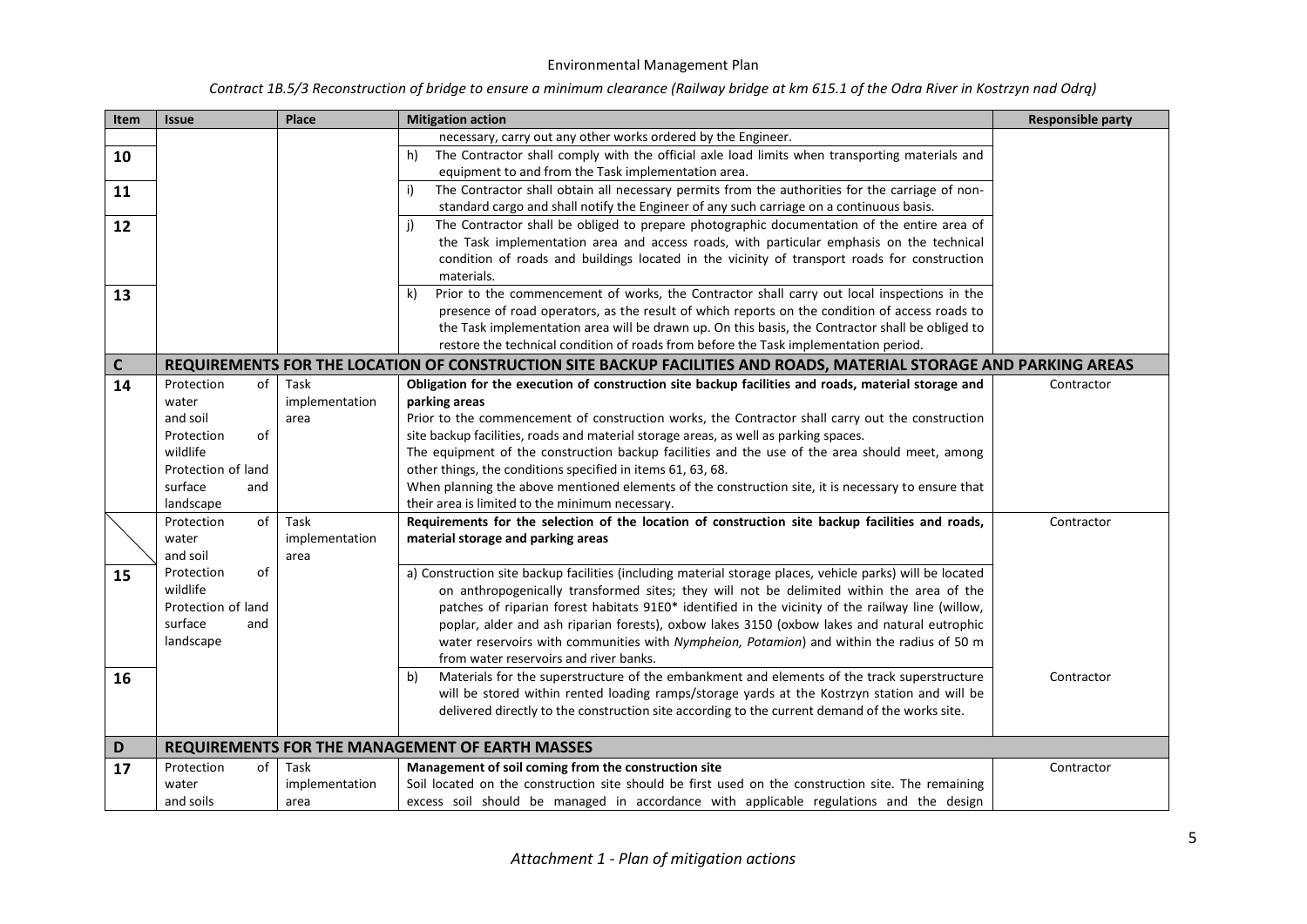| Contract 1B.5/3 Reconstruction of bridge to ensure a minimum clearance (Railway bridge at km 615.1 of the Odra River in Kostrzyn nad Odrą) |  |  |
|--------------------------------------------------------------------------------------------------------------------------------------------|--|--|
|--------------------------------------------------------------------------------------------------------------------------------------------|--|--|

| Item     | <b>Issue</b>                                        | Place                          | <b>Mitigation action</b>                                                                                                                                                                                                                                                                                                                                                                                                                                                                                                                                                                                                                                                                                                                                                                                                                                                                                                                                  | <b>Responsible party</b> |
|----------|-----------------------------------------------------|--------------------------------|-----------------------------------------------------------------------------------------------------------------------------------------------------------------------------------------------------------------------------------------------------------------------------------------------------------------------------------------------------------------------------------------------------------------------------------------------------------------------------------------------------------------------------------------------------------------------------------------------------------------------------------------------------------------------------------------------------------------------------------------------------------------------------------------------------------------------------------------------------------------------------------------------------------------------------------------------------------|--------------------------|
|          |                                                     |                                | documentation.<br>Earth masses, in which exceedances of the permitted concentrations of substances are demonstrated<br>(in accordance with applicable waste management and environmental protection legislation) shall be                                                                                                                                                                                                                                                                                                                                                                                                                                                                                                                                                                                                                                                                                                                                 |                          |
|          |                                                     |                                | considered as waste and transferred to entities holding appropriate permits for their further<br>management.                                                                                                                                                                                                                                                                                                                                                                                                                                                                                                                                                                                                                                                                                                                                                                                                                                              |                          |
|          |                                                     |                                | The method of managing soil constituting waste shall be presented in the Waste Management Plan,<br>prepared by the Contractor and submitted to the Engineer's approval prior to the commencement of<br>works (in accordance with item 64).                                                                                                                                                                                                                                                                                                                                                                                                                                                                                                                                                                                                                                                                                                                |                          |
| 18       | Protection<br>of<br>water<br>and soils              | Task<br>implementation<br>area | Quality control of excavated earth masses<br>If, as the result of ongoing assessment and verification of the quality of excavated earth masses (see<br>monitoring activity item 109 in the Attachment 2 to the EMP) changes in the parameters and<br>appearance of the soil (e.g. colour, smell, consistency) are found:<br>- The Contractor shall carry out control tests and determine the quality of earth masses in accordance<br>with the applicable regulations (in accordance with the Act of 14 December 2012 on Waste and<br>relevant executive acts to the Act). The tests will be carried out by a laboratory accredited for this<br>type of examination.<br>The purpose of the tests is:<br>• establishing the possibility of using earth masses within the construction site area (if the lack of<br>contamination with hazardous substances is confirmed);<br>• determination of acceptable ways of dealing with contaminated earth masses. | Contractor               |
| 19       | of<br>Protection<br>water<br>and soils              | Task<br>implementation<br>area | Requirements for soils and aggregates from outside the construction site<br>Earth (including earth masses) and aggregates used for construction works and coming from outside<br>the construction site should comply with soil and earth quality standards (in accordance with the<br>Environmental Protection Law and its implementing legislation) as well as any other applicable laws<br>and standards (including conditions from item 49 of the Attachment 1 to the EMP).                                                                                                                                                                                                                                                                                                                                                                                                                                                                            | Contractor               |
| E        |                                                     |                                | <b>REQUIREMENTS FOR MANAGEMENT OF THE HUMUS LAYER</b>                                                                                                                                                                                                                                                                                                                                                                                                                                                                                                                                                                                                                                                                                                                                                                                                                                                                                                     |                          |
| 20       | Protection of soils<br>Protection<br>οf<br>wildlife | Task<br>implementation<br>area | Collection, storage and use of the humus layer<br>A) Before starting work in individual parts of the Task implementation area, where works, roads,<br>technological sites, etc. are planned, a layer of fertile soil (so-called humus) with a thickness of<br>not less than about 0.2 m should be collected and stored in piles in a place and in method<br>approved by the Engineer;                                                                                                                                                                                                                                                                                                                                                                                                                                                                                                                                                                     | Contractor               |
| 21       |                                                     |                                | The works related the removal of humus shall be carried out between the beginning of<br>b)<br>September and the end of February. If it is necessary to carry out these works at a different<br>time, the Engineer's approval must be obtained;<br>The stored humus prisms should be sprayed systematically, with the frequency depending on<br>c)                                                                                                                                                                                                                                                                                                                                                                                                                                                                                                                                                                                                         |                          |
| 22<br>23 |                                                     |                                | the weather conditions (do not allow the prisms to dry out for more than 5 days);<br>d) The stored humus prisms should be protected against contamination, running over, compaction,<br>storage of construction materials and lichen weeds and invasive plants etc.;                                                                                                                                                                                                                                                                                                                                                                                                                                                                                                                                                                                                                                                                                      |                          |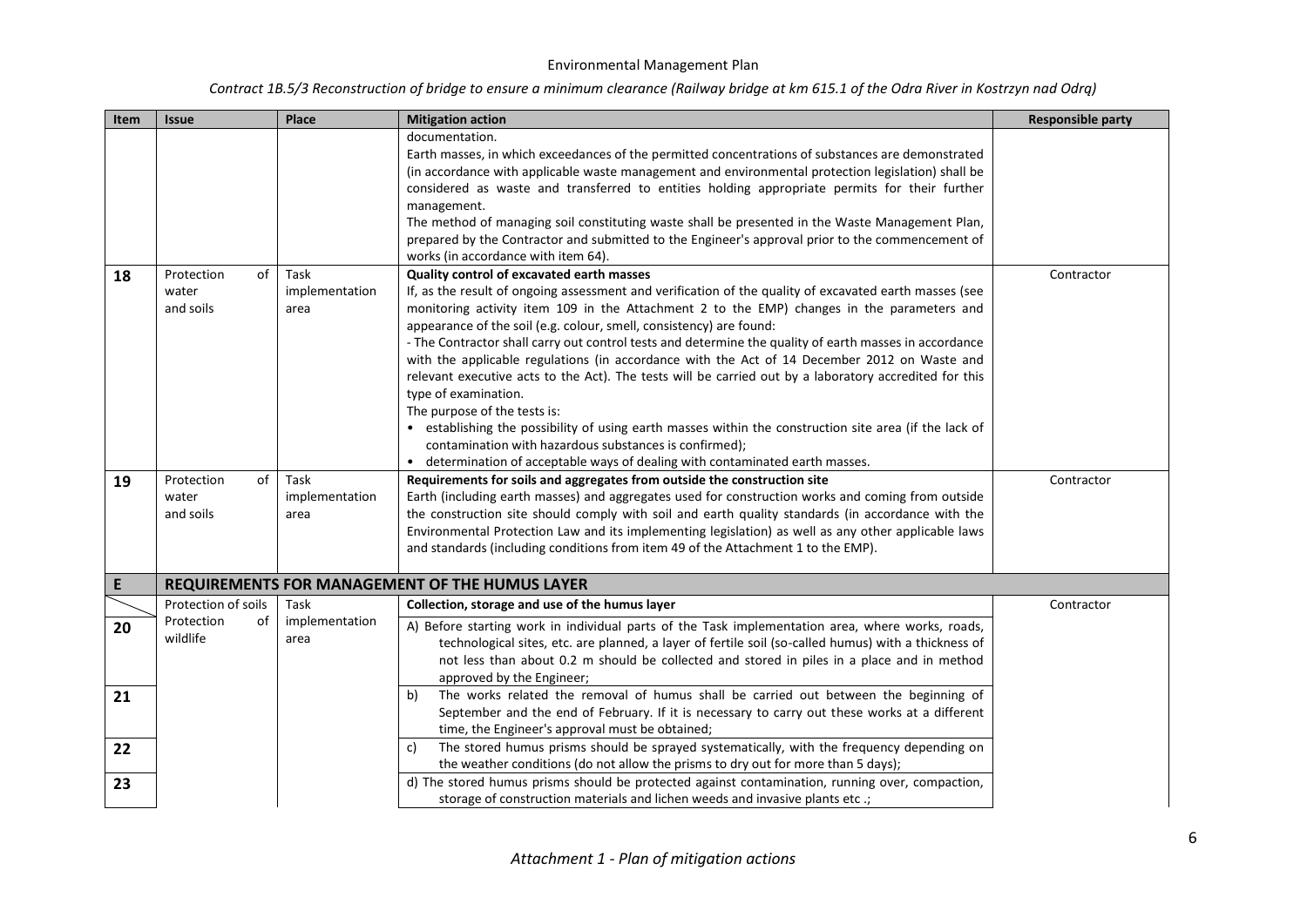| Item | <b>Issue</b>                 | Place                          | <b>Mitigation action</b>                                                                                                                                                                                                                                                                                                                                                                                                                                                                                                                                                                                                                                                                                                                                                                                                                                                                                                                    | <b>Responsible party</b> |
|------|------------------------------|--------------------------------|---------------------------------------------------------------------------------------------------------------------------------------------------------------------------------------------------------------------------------------------------------------------------------------------------------------------------------------------------------------------------------------------------------------------------------------------------------------------------------------------------------------------------------------------------------------------------------------------------------------------------------------------------------------------------------------------------------------------------------------------------------------------------------------------------------------------------------------------------------------------------------------------------------------------------------------------|--------------------------|
| 24   |                              |                                | After completion of construction works, the stored humus must be used for the construction of<br>e)<br>green areas (also a condition in item 44).<br>Activities related to the restoration of the humus layer and the restoration of green areas shall<br>be started as soon as possible in order to allow their implementation                                                                                                                                                                                                                                                                                                                                                                                                                                                                                                                                                                                                             |                          |
| 25   |                              |                                | Works related to the construction of green areas shall be carried out under the supervision of a<br>d)                                                                                                                                                                                                                                                                                                                                                                                                                                                                                                                                                                                                                                                                                                                                                                                                                                      |                          |
|      |                              |                                | botanist/phytosociologist expert from the Contractor's environmental team as referred to in                                                                                                                                                                                                                                                                                                                                                                                                                                                                                                                                                                                                                                                                                                                                                                                                                                                 |                          |
|      |                              |                                | item 90.                                                                                                                                                                                                                                                                                                                                                                                                                                                                                                                                                                                                                                                                                                                                                                                                                                                                                                                                    |                          |
| F    |                              |                                | <b>REQUIREMENTS FOR REMOVAL OF TREES AND SHRUBS</b>                                                                                                                                                                                                                                                                                                                                                                                                                                                                                                                                                                                                                                                                                                                                                                                                                                                                                         |                          |
| 26   | Protection<br>of             | Task                           | Permissible dates for removal of trees and shrubs                                                                                                                                                                                                                                                                                                                                                                                                                                                                                                                                                                                                                                                                                                                                                                                                                                                                                           | Contractor               |
|      | wildlife                     | implementation<br>area         | In order to protect the birds, the planned removal of trees and shrubs shall be carried out outside the<br>bird breeding season, i.e. between 15 October and 1 March.                                                                                                                                                                                                                                                                                                                                                                                                                                                                                                                                                                                                                                                                                                                                                                       |                          |
| 27   | Protection<br>of<br>wildlife | Task<br>implementation<br>area | Condition for removal of trees and shrubs outside the permitted period<br>If trees and shrubs need to be removed during the bird breeding period, immediately before cutting,<br>their presence in the area of bird habitats must be inspected by the environmental supervision<br>ornithologist indicated in the item 85; if the above mentioned habitats are found, according to the<br>inventoried habitats, appropriate permits must be obtained to derogate from the prohibitions in<br>force for particular protected fauna species (according to the rules defined in accordance with the<br>applicable regulations) - see also items $36 - 39$ .                                                                                                                                                                                                                                                                                    | Contractor               |
| 28   | of<br>Protection             | Task                           | Minimising the removal of trees and shrubs                                                                                                                                                                                                                                                                                                                                                                                                                                                                                                                                                                                                                                                                                                                                                                                                                                                                                                  | Contractor               |
|      | wildlife                     | implementation<br>area         | The Contractor will minimize the scope of felling trees and shrubs to the necessary minimum while<br>maintaining the requirements arising from the provisions on railway traffic safety.<br>The scope of felling is subject to the Engineer's approval.                                                                                                                                                                                                                                                                                                                                                                                                                                                                                                                                                                                                                                                                                     |                          |
| 29   | Protection<br>of<br>wildlife | Task<br>implementation<br>area | Control of trees for the presence of protected species of animals<br>In the case of felling trees of gingerbread circumference (i.e. measured at a height of 130 cm in<br>accordance with the Act on the Nature Conservation) above 100 cm, immediately before felling<br>(maximum 7 days before the planned felling), should be performed with the participation of an<br>entomologist and chiropterologist experts from the Contractor's environmental team, control of the<br>occupation of these trees by protected species of bats and/or invertebrate species. Felling of trees<br>and shrubs should be carried out under the supervision of the above mentioned specialists.<br>If individuals of protected insects and bats species are found in the trees subject to felling, the above<br>mentioned experts will determine ways of dealing with wood inhabited by protected animal species<br>and ways to reduce their mortality. | Contractor               |
| 30   | Protection<br>of<br>wildlife | Task<br>implementation<br>area | Conditions justifying the felling of trees populated by valuable beetle species<br>In the case of the presence of protected beetle species (larval or adult forms) within the trees<br>planned for felling, consent to the felling of the inhabited tree may be conditioned only by technical<br>or technological reasons.<br>Before cutting down the tree inhabited by protected beetle species, the Contractor will obtain the<br>necessary administrative decision issued under the Nature Conservation Act, permitting derogations                                                                                                                                                                                                                                                                                                                                                                                                      | Contractor               |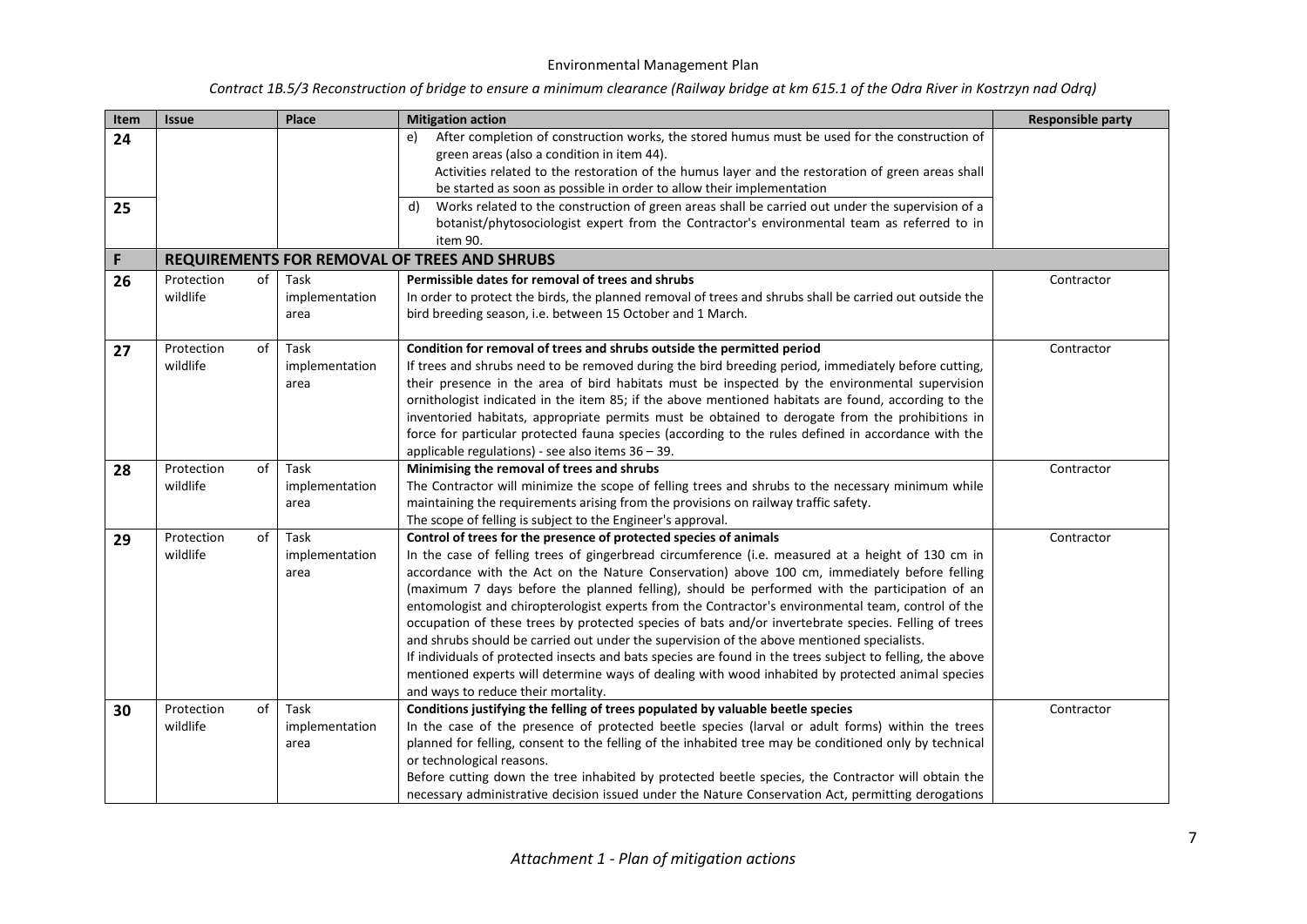| Item | <b>Issue</b>     | Place                                                                      | <b>Mitigation action</b>                                                                                                                                                                                                                                                                              | <b>Responsible party</b> |
|------|------------------|----------------------------------------------------------------------------|-------------------------------------------------------------------------------------------------------------------------------------------------------------------------------------------------------------------------------------------------------------------------------------------------------|--------------------------|
|      |                  |                                                                            | from the prohibitions applicable to protected species $-$ see also item $36 - 39$ .                                                                                                                                                                                                                   |                          |
|      |                  |                                                                            | Then, the Contractor will carry out felling and all other activities imposed by an administrative                                                                                                                                                                                                     |                          |
|      |                  |                                                                            | decision issued on the basis of the Act of the Nature Conservation.                                                                                                                                                                                                                                   |                          |
| 31   | of<br>Protection | Task                                                                       | Rules of conduct for felling trees inhabited by bat species                                                                                                                                                                                                                                           | Contractor               |
|      | wildlife         | implementation                                                             | If bats are found in trees for felling, the felling should be temporarily stopped and the                                                                                                                                                                                                             |                          |
|      |                  | area                                                                       | recommendations of the chiropterologist specialist Contractor's environmental team, adequate to                                                                                                                                                                                                       |                          |
|      |                  |                                                                            | the current atmospheric situation and identified bat species, should be implemented.                                                                                                                                                                                                                  |                          |
| G    |                  |                                                                            | PROTECTION REQUIREMENTS FOR TREES AND SHRUBS NOT INTENDED FOR REMOVAL                                                                                                                                                                                                                                 |                          |
| 32   | Protection<br>of | Task                                                                       | Execution of works in the area of trees not intended for removal                                                                                                                                                                                                                                      | Contractor               |
|      | wildlife         | implementation<br>area                                                     | Trees not intended for removal, growing in the works implementation area and exposed to damage<br>due to the work and movement of equipment shall be protected against mechanical damage by:                                                                                                          |                          |
|      |                  |                                                                            | protecting tree trunks growing in the immediate vicinity of executed earthworks, e.g. by placing<br>a)<br>wooden planks around the whole trunks up to the height of not less than 1.5 m,                                                                                                              |                          |
|      |                  |                                                                            | carrying out earthworks within the root system, if possible, manually,<br>b)                                                                                                                                                                                                                          |                          |
|      |                  |                                                                            | exposed roots of trees and shrubs, in order to protect them from excessive drying (summer) or<br>C)<br>freezing (winter) should be covered with mats made of straw, baggy fabrics or peat,                                                                                                            |                          |
|      |                  |                                                                            | construction materials and soil from excavations must not be stored under tree branches as this<br>d)<br>prevents gas exchange between air and soil, which can result in dying out and rotting of roots.                                                                                              |                          |
|      |                  |                                                                            | prophylactic undercutting of tree crowns to prevent their damage in the area of garage<br>e)<br>machinery and equipment (in the event of such a need under the supervision of a dendrologist<br>from the Contractor's environmental team, referred to in item 90).                                    |                          |
| 33   | of<br>Protection | Task                                                                       | Protection of damaged trees and shrubs                                                                                                                                                                                                                                                                | Contractor               |
|      | wildlife         | implementation<br>area and areas<br>directly adjacent<br>the<br>Task<br>to | In case of damage to the aboveground parts of trees and shrubs not intended for removal, the<br>necessary care actions should be carried out immediately, appropriate to the place and type of<br>damage.<br>In case of root damage, cut off the damaged tips and protect the roots with a fungicide. |                          |
|      |                  | implementation                                                             | The above mentioned activities should be carried out in consultation with the environmental                                                                                                                                                                                                           |                          |
|      |                  | area                                                                       | supervision team (referred to in item 90), and after their execution, the opinion of the above team                                                                                                                                                                                                   |                          |
|      |                  |                                                                            | should be presented to the Engineer for approval regarding the assessment of the correctness of the                                                                                                                                                                                                   |                          |
|      |                  |                                                                            | executed activities.                                                                                                                                                                                                                                                                                  |                          |
| H    |                  |                                                                            | REQUIREMENTS FOR THE CONSERVATION OF PROTECTED NATURAL RESOURCES                                                                                                                                                                                                                                      |                          |
| 34   | of<br>Protection | Task                                                                       | One-off environmental inventory of the Task implementation area before the commencement of                                                                                                                                                                                                            | Contractor               |
|      | wildlife         | implementation                                                             | works                                                                                                                                                                                                                                                                                                 |                          |
|      |                  | area                                                                       | Prior to the commencement of preparation works, the environmental supervision team, referred to                                                                                                                                                                                                       |                          |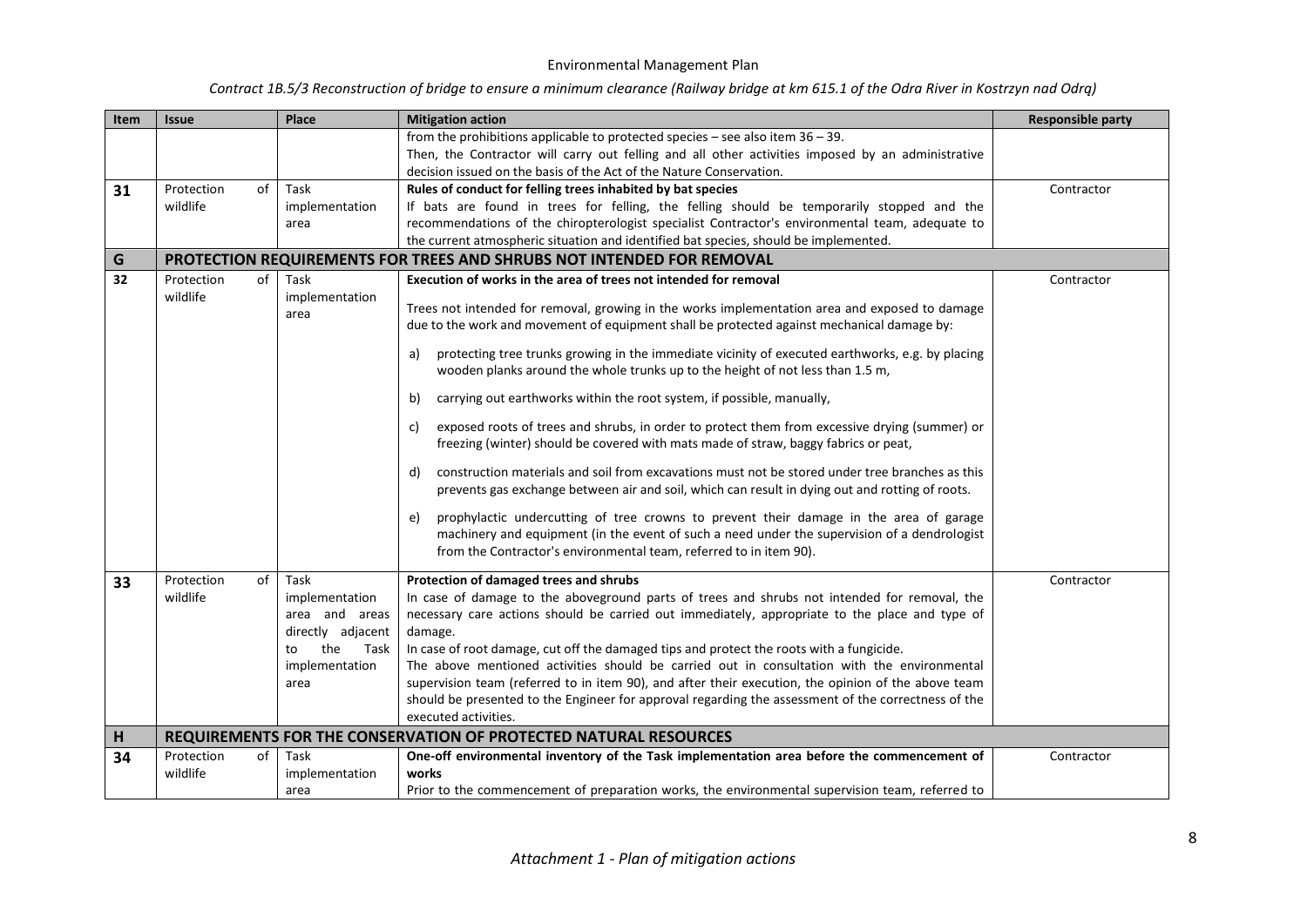| Item | <b>Issue</b>     | Place          | <b>Mitigation action</b>                                                                                 | <b>Responsible party</b> |
|------|------------------|----------------|----------------------------------------------------------------------------------------------------------|--------------------------|
|      |                  |                | in item 90, shall carry out a one-off nature inventory of the Task implementation area.                  |                          |
|      |                  |                | If habitats and species of fauna and flora subject to protection are found, for which it will be         |                          |
|      |                  |                | necessary to violate the prohibitions specified in the applicable regulations, decisions should be       |                          |
|      |                  |                | obtained allowing for derogations from the principles of the plant, fungi and animal species             |                          |
|      |                  |                | protection, referred to in items 36 - 39.                                                                |                          |
| 35   | of<br>Protection | Task           | Ongoing inspections of the environmental supervision team during the Task implementation                 | Contractor               |
|      | wildlife         | implementation | period                                                                                                   |                          |
|      |                  | area           | Works and other works carried out during the Task implementation period shall be carried out under       |                          |
|      |                  |                | the current supervision of the environmental supervision team (referred to in item 85).                  |                          |
|      |                  |                | These experts should, in accordance with the speciality and type of executed works, inter alia, carry    |                          |
|      |                  |                | out regular inspections of the entire Task area (at least once a month) and currently submit their       |                          |
|      |                  |                | comments and recommendations to the Contractor's personnel responsible for carrying out the              |                          |
|      |                  |                | works in accordance with the conditions of the EMP.                                                      |                          |
|      |                  |                | Written notes of the inspections carried out, attached to the monthly reports on the implementation      |                          |
|      |                  |                | of the conditions of the EMP (referred to in item 94) shall be prepared.                                 |                          |
|      | Protection<br>of | Task           | Obtaining a decision allowing for derogations from the rules on the plant, fungi and animal species      | Contractor               |
|      | wildlife         | implementation | protection                                                                                               |                          |
|      |                  | area           | If before the commencement - as a part of one-off nature inventory indicated in the item 34 - or         |                          |
|      |                  |                | during the execution of construction works (see also item 35) the presence of habitats or sites of       |                          |
|      |                  |                | protected species of flora and fauna is found in the area of the Task implementation, then the           |                          |
|      |                  |                | following conditions shall apply (indicated in items $36 - 39$ ):                                        |                          |
| 36   |                  |                | a) The Contractor shall obtain and submit for the Engineer's approval a written opinion of the           |                          |
|      |                  |                | environmental supervision team (referred to in item 90) containing the definition of the necessity       |                          |
|      |                  |                | to obtain the decision referred to in item b), and then, if it proves necessary in the light of the      |                          |
|      |                  |                | opinion referred to above, it shall implement the measures referred to in items b-d (below);             |                          |
| 37   |                  |                | b) before taking any actions that could lead to the destruction of habitats and sites or scaring-off the |                          |
|      |                  |                | protected species (in accordance with the opinion referred to in item a), the Contractor shall           |                          |
|      |                  |                | obtain administrative decisions required by law allowing for derogations from the prohibitions in        |                          |
|      |                  |                | force in relation to the protected plant, fungi and animal species;                                      |                          |
| 38   |                  |                | c) the obtained decisions shall be submitted by the Contractor to the Engineer for information;          |                          |
| 39   |                  |                | d) The Contractor shall precisely and timely implement the conditions contained in the above             |                          |
|      |                  |                | mentioned decisions (see also item 97).                                                                  |                          |
| 40   | of<br>Protection | Task           | Checks of places likely to form traps for small animals                                                  | Contractor               |
|      | wildlife         | implementation | Every morning, prior to the commencement of works, excavations and other places that could form          |                          |
|      |                  | area           | traps for animals: amphibians, reptiles, small mammals shall be checked.                                 |                          |
|      |                  |                | In the periods from 1 March to 15 May and 15 September to 15 October, a second check shall also be       |                          |
|      |                  |                | carried out each day in the pre-evening time.                                                            |                          |
|      |                  |                | Animals trapped there must be caught and released outside the Task implementation area to a              |                          |
|      |                  |                | location appropriate to the particular species (habitat-compatible site).                                |                          |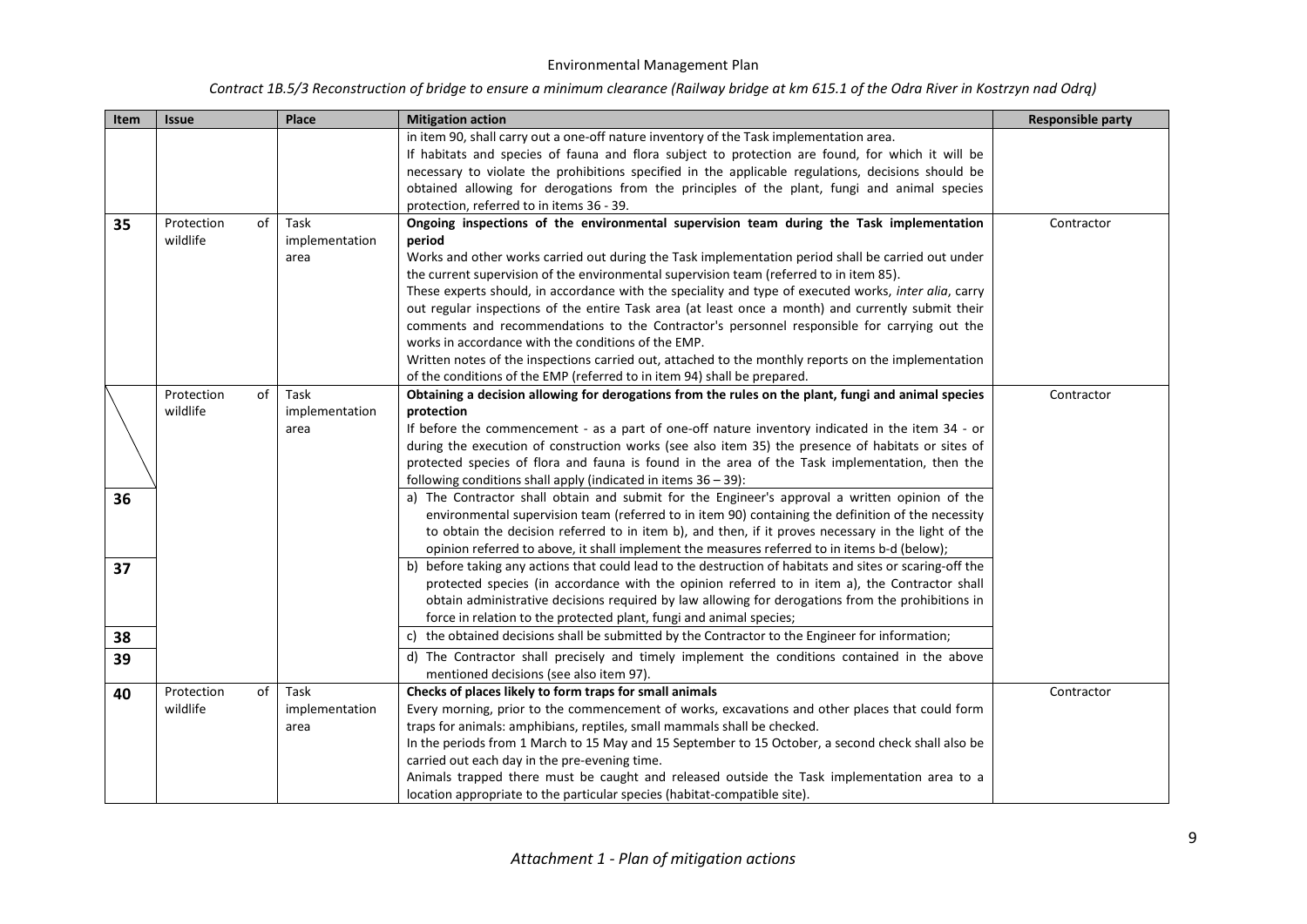| Contract 1B.5/3 Reconstruction of bridge to ensure a minimum clearance (Railway bridge at km 615.1 of the Odra River in Kostrzyn nad Odrą) |  |  |
|--------------------------------------------------------------------------------------------------------------------------------------------|--|--|
|--------------------------------------------------------------------------------------------------------------------------------------------|--|--|

| Item | <b>Issue</b>        | Place          | <b>Mitigation action</b>                                                                                | <b>Responsible party</b> |
|------|---------------------|----------------|---------------------------------------------------------------------------------------------------------|--------------------------|
|      |                     |                | The last check on the presence of animals in the excavations shall be carried out immediately before    |                          |
|      |                     |                | backfilling the trenches.                                                                               |                          |
|      |                     |                | Employees of the Contractor, appropriately trained, in accordance with item 88 will carry out           |                          |
|      |                     |                | inspections in accordance with the guidelines of herpetologist and mammalian fauna specialist           |                          |
|      |                     |                | (referred to in item 90), who will coordinate and indicate the places of release of caught animals.     |                          |
|      |                     |                | All wells and other anthropogenic objects, which may form a trap for amphibians and small               |                          |
|      |                     |                | mammals, should be secured according to the remarks and under the direction of the above                |                          |
|      |                     |                | mentioned herpetologist and mammalian fauna experts.                                                    |                          |
| 41   | Protection<br>of    | Task           | <b>Protection of natural habitats</b>                                                                   | Contractor               |
|      | wildlife            | implementation | The contractor will temporarily fence the construction site (made of forest net) in the sections of the |                          |
|      |                     | area           | railway line running near natural habitats 91E0 * (willow, poplar, alder and ash riparian forests) and  |                          |
|      |                     |                | 3150 (oxbow lakes and natural eutrophic water reservoirs with communities with Nympheion,               |                          |
|      |                     |                | Potamion) to protect above mentioned natural habitats from interference during the construction.        |                          |
|      |                     |                | The action will be carried out under the supervision of the relevant expert of the environmental        |                          |
|      |                     |                | supervision team referred to in item 90, which will indicate a way to minimize the risk of injury to    |                          |
|      |                     |                | animals (e.g. by entangling in the net).                                                                |                          |
|      |                     |                | The method of protection shall be agreed upon by the Engineer. The Contractor shall monitor the         |                          |
|      |                     |                | condition of the protections and carry out necessary repairs.                                           |                          |
| 42   | Protection<br>of    | Task           | <b>Protection of amphibians</b>                                                                         | Contractor               |
|      | wildlife            | implementation | In order to prevent amphibians from entering the construction site, it should be fenced off with        |                          |
|      |                     | area           | herpetological fences in areas adjacent to water reservoirs.                                            |                          |
|      |                     |                | The action will be carried out under the supervision of the relevant expert of the environmental        |                          |
|      |                     |                | supervision team referred to in item 90.                                                                |                          |
|      |                     |                | The method of protection shall be agreed upon by the Engineer. The Contractor shall monitor the         |                          |
|      |                     |                | condition of the protections and carry out necessary repairs.                                           |                          |
|      |                     |                | REQUIREMENTS FOR THE RESTORATION OF NATURAL RESOURCES AFTER COMPLETION OF CONSTRUCTION                  |                          |
|      | Protection<br>of    | Task           | Cleaning up the site after completion of works, restoring the humus layer and carrying out land         | Contractor               |
|      | wildlife            | implementation | reclamation.                                                                                            |                          |
|      | Protection of soils | area           | After the completion of works one shall:                                                                |                          |
| 43   | Protection of land  |                | a) dismantle the construction backup facilities as well as technological roads and yards, and transport |                          |
|      | surface<br>and      |                | the demolition materials outside the Task implementation area to the previously indicated               |                          |
|      | landscape           |                | destination (approved by the Engineer);                                                                 |                          |
| 44   |                     |                | b) within the boundaries of the Task implementation area, reconstruct the fertile soil layer (inter     |                          |
|      |                     |                | alia, using the humus collected from the work area in accordance with the conditions in items -20       |                          |
|      |                     |                | $-25$ ;                                                                                                 |                          |
| 45   |                     |                | c) carry out measures supporting the restoration of green areas (including grass sowing);               |                          |
|      |                     |                |                                                                                                         |                          |
| 46   |                     |                | d) ensure proper care of the restored green areas (until the end of the Defects Notification Period).   |                          |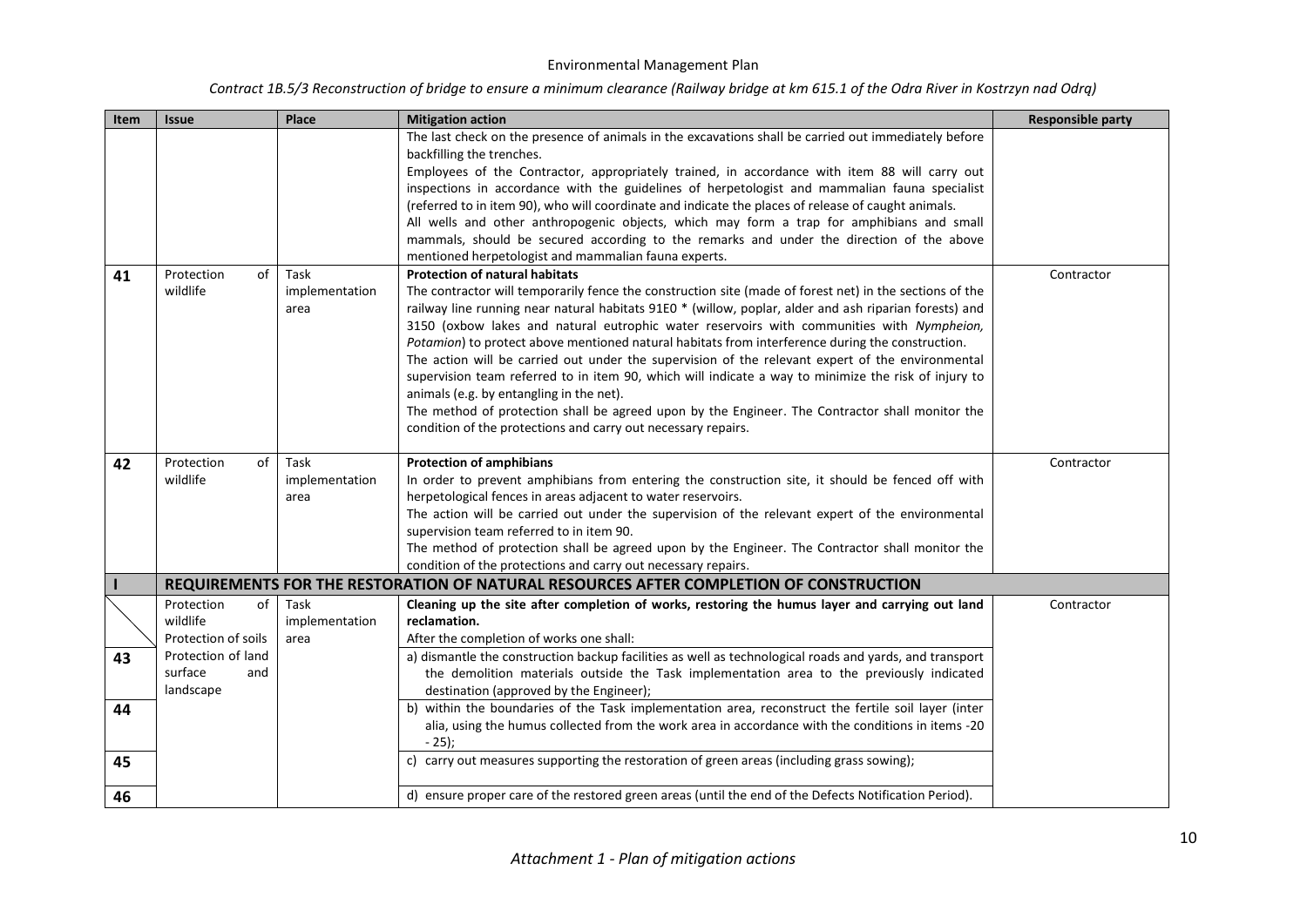| Contract 1B.5/3 Reconstruction of bridge to ensure a minimum clearance (Railway bridge at km 615.1 of the Odra River in Kostrzyn nad Odrą) |  |
|--------------------------------------------------------------------------------------------------------------------------------------------|--|
|--------------------------------------------------------------------------------------------------------------------------------------------|--|

| Item     | <b>Issue</b>                                                                                                                              | Place                                                            | <b>Mitigation action</b>                                                                                                                                                                                                                                                                                                                                                                                                                                                                                                                                                                                                                                                                                                                                                                                                                                                                                                                                                                                                                                                                                                                                                                                                                                                                                                                                                                                                                                                                                    | <b>Responsible party</b> |
|----------|-------------------------------------------------------------------------------------------------------------------------------------------|------------------------------------------------------------------|-------------------------------------------------------------------------------------------------------------------------------------------------------------------------------------------------------------------------------------------------------------------------------------------------------------------------------------------------------------------------------------------------------------------------------------------------------------------------------------------------------------------------------------------------------------------------------------------------------------------------------------------------------------------------------------------------------------------------------------------------------------------------------------------------------------------------------------------------------------------------------------------------------------------------------------------------------------------------------------------------------------------------------------------------------------------------------------------------------------------------------------------------------------------------------------------------------------------------------------------------------------------------------------------------------------------------------------------------------------------------------------------------------------------------------------------------------------------------------------------------------------|--------------------------|
| 47<br>48 | of<br>Protection<br>wildlife<br>Protection of soils<br>Protection<br>of<br>earth surface and<br>landscape<br>Protection<br>of<br>wildlife | Task<br>implementation<br>area<br>Task<br>implementation<br>area | The actions described in items 43 - 46 shall be carried out by the Contractor under the supervision of<br>a botanist-phytosociologist expert (referred to in item 90), including inter alia:<br>- agreeing on precise dates for works;<br>- agreeing on a detailed location of humus utilisation sites;<br>- agreeing on the species composition of grass mixtures;<br>- agreeing on the rules of maintenance of the designed green areas;<br>- submission of the results of the above mentioned arrangements for the Engineer's approval;<br>- supervision of the execution of treatments supporting the restoration of green areas and<br>supervision of the maintenance of these areas (until the end of the Defects Notification Period).<br><b>Restoration of bird breeding sites</b><br>The contractor will hang bird nesting boxes on trees in the vicinity of the railway line - 2 pieces of P-<br>type boxes and 8 pieces of B-type boxes.<br>The activity shall be carried out under the supervision of a bird fauna expert of the Contractor's<br>environmental supervision team, referred to in item 90, who will submit to the Engineer<br>documentation on the implementation of the action, including indication of the booth location<br>(including GPS coordinates).<br>The action should not be carried out before the start of the breeding season following the tree<br>felling.<br>During the Task implementation, the Contractor will carry out an annual check of the settlement and | Contractor<br>Contractor |
|          |                                                                                                                                           |                                                                  | technical condition of the booths and will restore them in the event of damage.                                                                                                                                                                                                                                                                                                                                                                                                                                                                                                                                                                                                                                                                                                                                                                                                                                                                                                                                                                                                                                                                                                                                                                                                                                                                                                                                                                                                                             |                          |
| J        | <b>ENVIRONMENT</b>                                                                                                                        |                                                                  | REQUIREMENTS FOR THE PREVENTION OF ENVIRONMENTAL POLLUTION (INCLUDING THE LIMITATION OF EMISSIONS INTO THE                                                                                                                                                                                                                                                                                                                                                                                                                                                                                                                                                                                                                                                                                                                                                                                                                                                                                                                                                                                                                                                                                                                                                                                                                                                                                                                                                                                                  |                          |
| 49       | Protection<br>of<br>water<br>and soils<br>of<br>Protection<br>wildlife                                                                    | Task<br>implementation<br>area                                   | Use of construction materials complying with the regulations and standards and environmentally<br>friendly<br>Only construction materials that are not harmful to the environment (natural, environmentally<br>friendly or neutral) shall be used for the implementation of the Task.<br>The materials, raw materials, fuels, cement and concrete mixes used should have relevant approvals<br>and be approved for use.                                                                                                                                                                                                                                                                                                                                                                                                                                                                                                                                                                                                                                                                                                                                                                                                                                                                                                                                                                                                                                                                                     | Contractor               |
| 50       | Protection<br>of<br>water<br>and soils                                                                                                    | Task<br>implementation<br>area                                   | Technical functionality and maintenance of vehicles, machinery and equipment<br>The following conditions shall apply to the technical performance and maintenance of vehicles,<br>machines and equipment:<br>• Construction and transport equipment and machinery used in connection with the Task<br>implementation should be in good technical condition,<br>• The Contractor shall continuously carry out current inspections of the condition of vehicles,<br>machinery and equipment and eliminate the possibility of any pollution entering the soil and<br>water environment, including in particular the occurrence of spillage of fuels, hydraulic oils and                                                                                                                                                                                                                                                                                                                                                                                                                                                                                                                                                                                                                                                                                                                                                                                                                                        | Contractor               |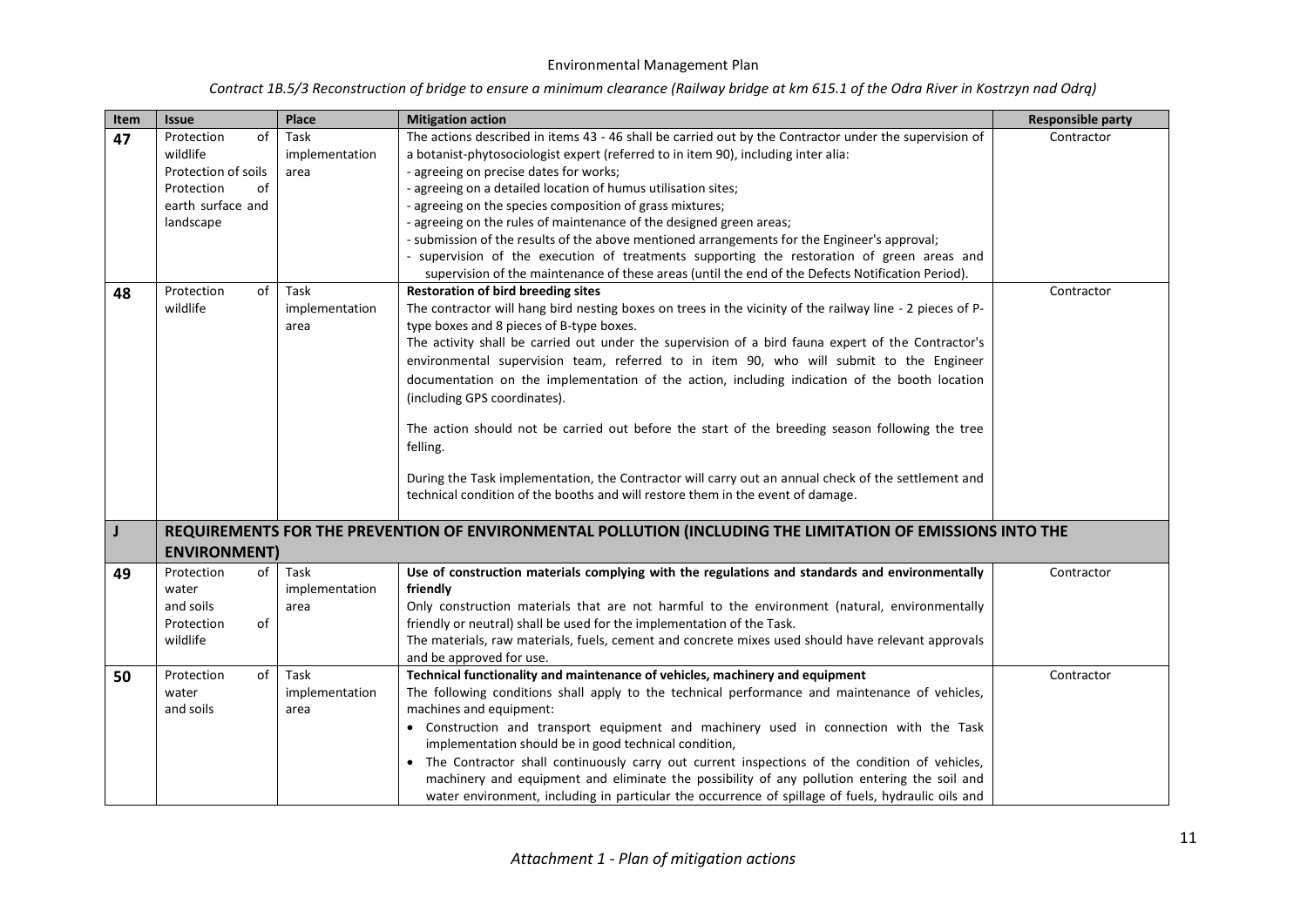| Contract 1B.5/3 Reconstruction of bridge to ensure a minimum clearance (Railway bridge at km 615.1 of the Odra River in Kostrzyn nad Odrą) |  |  |  |
|--------------------------------------------------------------------------------------------------------------------------------------------|--|--|--|
|--------------------------------------------------------------------------------------------------------------------------------------------|--|--|--|

| Item | <b>Issue</b>      | Place          | <b>Mitigation action</b>                                                                                 | <b>Responsible party</b> |
|------|-------------------|----------------|----------------------------------------------------------------------------------------------------------|--------------------------|
|      |                   |                | petroleum-derivative substances, both during servicing, transport and operation of vehicles,             |                          |
|      |                   |                | machinery and equipment with available organisational means.                                             |                          |
| 51   | Protection<br>of  | Task           | Preventing the emission of petroleum-derivative pollutants                                               | Contractor               |
|      | water             | implementation | All earthworks shall be carried out with particular caution, in a manner ensuring protection of the      |                          |
|      | and soils         | area           | soil, surface water and groundwater against pollution, in particular by petroleum-derivative             |                          |
|      |                   |                | substances.                                                                                              |                          |
| 52   | Protection<br>of  | Task           | Procedure in case of emissions of petroleum-derivative pollutants                                        | Contractor               |
|      | water             | implementation | In the event of an emergency leakage of petroleum-derivative substances or other operational             |                          |
|      | and soils         | area           | materials into the soil or water, it is necessary to proceed with the immediate neutralisation of the    |                          |
|      |                   |                | leakage, its collection and transfer to entities authorised to manage waste for disposal in accordance   |                          |
|      |                   |                | with the established spillage procedure indicated in item 82.                                            |                          |
|      |                   |                | In the case of major accidents, use the procedures described in item 80.                                 |                          |
| 53   | of<br>Protection  | Task           | Refuelling rules for vehicles, machinery and equipment                                                   | Contractor               |
|      | water             | implementation | Refuelling should be carried out using mobile or stationary fuel distribution points, with appropriate   |                          |
|      | and soils         | area           | safeguards, such as a sorbent station for liquidation of leaks and fuel spills to the ground             |                          |
| 54   | of<br>Protection  | Task           | Rules for parking construction and transport equipment                                                   | Contractor               |
|      | water             | implementation | The construction and transport equipment used in connection with the Task implementation shall be        |                          |
|      | and soils         | area           | brought to a parking place after completion of works or in case of the equipment failure - to a parking  |                          |
|      |                   |                | place ensuring protection of the ground surface against penetration of pollutants into the ground and    |                          |
|      |                   |                | water environment. Defective equipment should be immediately removed from the Task                       |                          |
|      |                   |                | implementation area to the place of repair.                                                              |                          |
| 55   | Protection<br>of  | Task           | Leakage neutralisation means                                                                             | Contractor               |
|      | water             | implementation | On the construction site, the Contractor shall provide means to neutralise possible leakages and         |                          |
|      | and soils         | area           | waste.                                                                                                   |                          |
|      |                   |                | Adequate quantities of these agents (e.g. sorbents), suitable for use on solid surfaces and water        |                          |
|      |                   |                | surfaces, must be provided.                                                                              |                          |
| 56   | of<br>Protection  | Task           | Environmentally safe storage of materials and raw materials                                              | Contractor               |
|      | water             | implementation | The materials and substances intended for use in the implementation phase, which may cause soil          |                          |
|      | and soils         | area           | contamination, should be stored only in appropriate containers, in places separated specifically for     |                          |
|      |                   |                | this purpose, in an environmentally safe manner.                                                         |                          |
| 57   | of<br>Protection  | Task           | <b>Restricting works to daytime</b>                                                                      | Contractor               |
|      | acoustic climate  | implementation | Works characterised by significant noise emissions will be carried out (if possible) during the daytime, |                          |
|      |                   | area           | i.e. from 6:00 to 22:00 hours.                                                                           |                          |
|      |                   |                | The execution of works at other times is subject to the approval by the Engineer.                        |                          |
| 58   | Protection<br>of  | Task           | Reducing noise and exhaust gases emissions from vehicles, machinery and equipment                        | Contractor               |
|      | acoustic climate  | implementation | During the Task implementation period, the least acoustically onerous construction<br>a)                 |                          |
|      | Protection of air | area           | technologies should be used for execution of construction works, e.g. use modern vehicles,               |                          |
|      |                   |                | machines and equipment with the lowest possible noise levels and fully functional, switch off            |                          |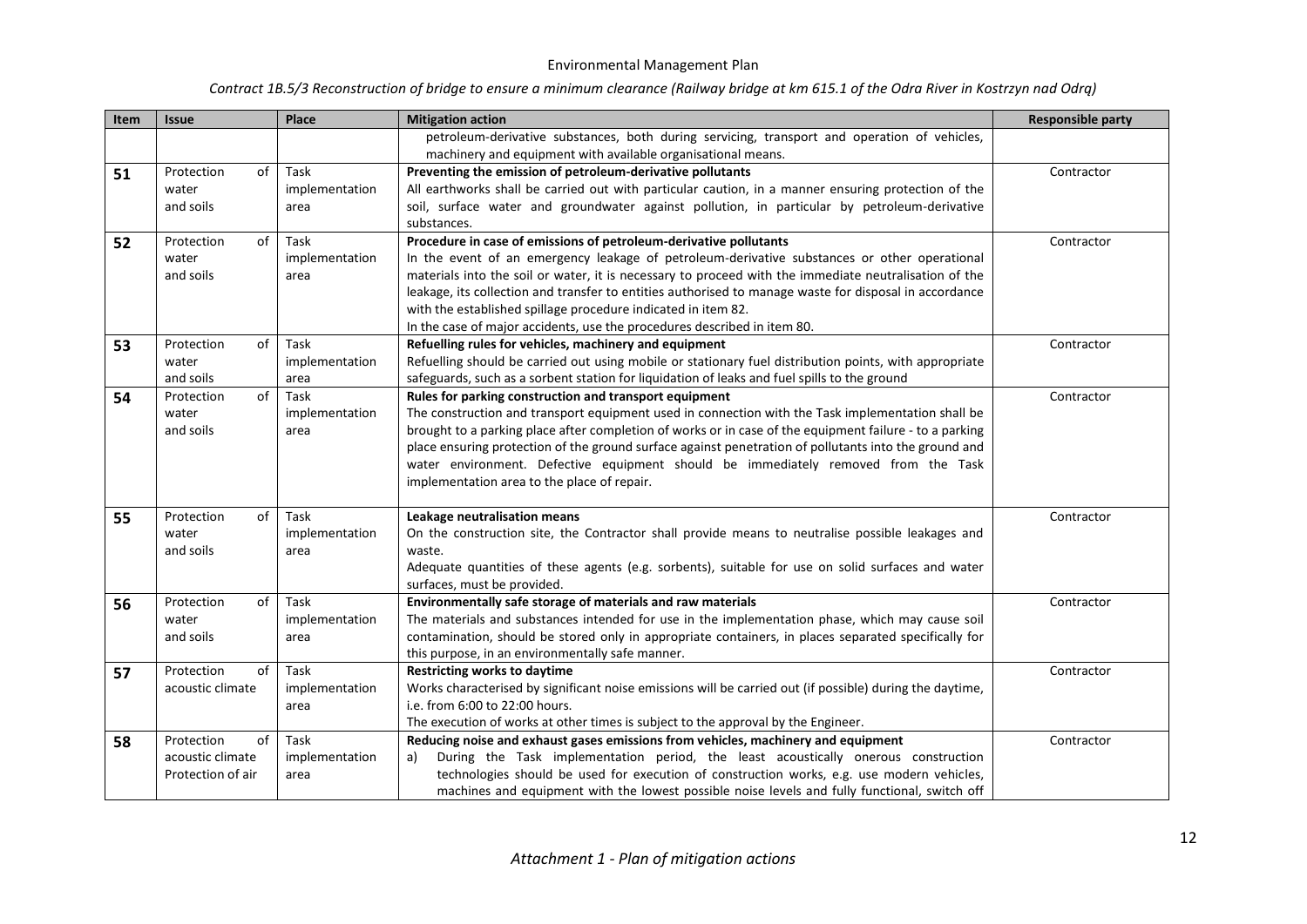| Item        | <b>Issue</b>                           | Place                                                            | <b>Mitigation action</b>                                                                                                                                                                                                                                                                                                                                                                                                                                                                                                                                                                                                                                                                                                                             | <b>Responsible party</b> |
|-------------|----------------------------------------|------------------------------------------------------------------|------------------------------------------------------------------------------------------------------------------------------------------------------------------------------------------------------------------------------------------------------------------------------------------------------------------------------------------------------------------------------------------------------------------------------------------------------------------------------------------------------------------------------------------------------------------------------------------------------------------------------------------------------------------------------------------------------------------------------------------------------|--------------------------|
|             |                                        |                                                                  | engines and equipment that are not working at a given moment, limit the operating time of<br>engines at the highest revolutions, maintain good work organisation.<br>During the Task implementation period, only technically functional vehicles, machines and<br>b)<br>equipment with sound emission (acoustic power) and exhaust gases emission in accordance<br>with the applicable regulations shall be used.                                                                                                                                                                                                                                                                                                                                    |                          |
|             | Protection of air                      | Task                                                             | Reduction of air pollution by exhaust gases                                                                                                                                                                                                                                                                                                                                                                                                                                                                                                                                                                                                                                                                                                          | Contractor               |
|             | Protection<br>of                       | implementation                                                   | In order to reduce the negative impact on the air condition:                                                                                                                                                                                                                                                                                                                                                                                                                                                                                                                                                                                                                                                                                         |                          |
| 59          | acoustic climate                       | area                                                             | avoid leaving machines and vehicles in idle gears during breaks in their operation;<br>a)                                                                                                                                                                                                                                                                                                                                                                                                                                                                                                                                                                                                                                                            |                          |
| 60          |                                        |                                                                  | vehicles should be parked with the engine stopped.<br>b)                                                                                                                                                                                                                                                                                                                                                                                                                                                                                                                                                                                                                                                                                             |                          |
| 61          | Protection of air                      | Task<br>implementation<br>area                                   | Reduction of dusting from construction site and roads<br>During the implementation of the Task, the effects of secondary dusting shall be reduced, in<br>particular by:<br>systematic cleaning of the construction site and the construction site backup facilities;<br>$\bullet$<br>spraying dusty road surfaces;<br>$\bullet$<br>use of tight tarpaulins on vehicles transporting materials that may cause dusting during<br>transport;<br>cleaning vehicle wheels before leaving for access roads to the Task implementation area.                                                                                                                                                                                                                | Contractor               |
| 62          | of<br>Protection<br>water<br>and soils | Task<br>implementation<br>area<br>together<br>with access roads. | Maintenance of cleanliness on the roads<br>In order to maintain cleanliness on the roads, the following measures shall be taken:<br>The Contractor shall use all available technical means and organisation of works in order to<br>a)<br>minimise making dirty the access roads to the Task implementation area.<br>in places where heavy equipment leaves the construction site, the Contractor shall install stands<br>b)<br>where initial removal of soil or mud from vehicle wheels will take place.<br>The Contractor shall be obliged to immediately and systematically remove any and all pollutants<br>c)<br>generated on the roads as the result of the traffic of vehicles, machines and equipment related<br>to the Task implementation. | Contractor               |
| 63          | Protection<br>of<br>water<br>and soils | Task<br>implementation<br>area                                   | Hardening of the construction site and technological roads<br>The area of the construction site backup facilities and all technological roads and other places where<br>vehicles, machines and equipment will move should be hardened and made tight with a technology<br>related to the used equipment. The applied technology is subject to approval as a part of the<br>Project's approval of the construction site organisation.                                                                                                                                                                                                                                                                                                                 | Contractor               |
| $\mathbf K$ |                                        |                                                                  | REQUIREMENTS FOR WASTE AND WASTE WATER MANAGEMENT                                                                                                                                                                                                                                                                                                                                                                                                                                                                                                                                                                                                                                                                                                    |                          |
| 64          | Protection<br>of<br>water<br>and soils | Task<br>implementation<br>area                                   | Preparation of Waste Management Plan (WMP)<br>Prior to the commencement of works, the Contractor will draw up a Waste Management Plan,<br>including waste from the bridge facilities demolition and reconstruction of the railway infrastructure,<br>and obtain its approval by the Engineer (see section 6.14 of the EMP text).                                                                                                                                                                                                                                                                                                                                                                                                                     | Contractor               |
| 65          | of<br>Protection                       | Task                                                             | Waste management rules                                                                                                                                                                                                                                                                                                                                                                                                                                                                                                                                                                                                                                                                                                                               | Contractor               |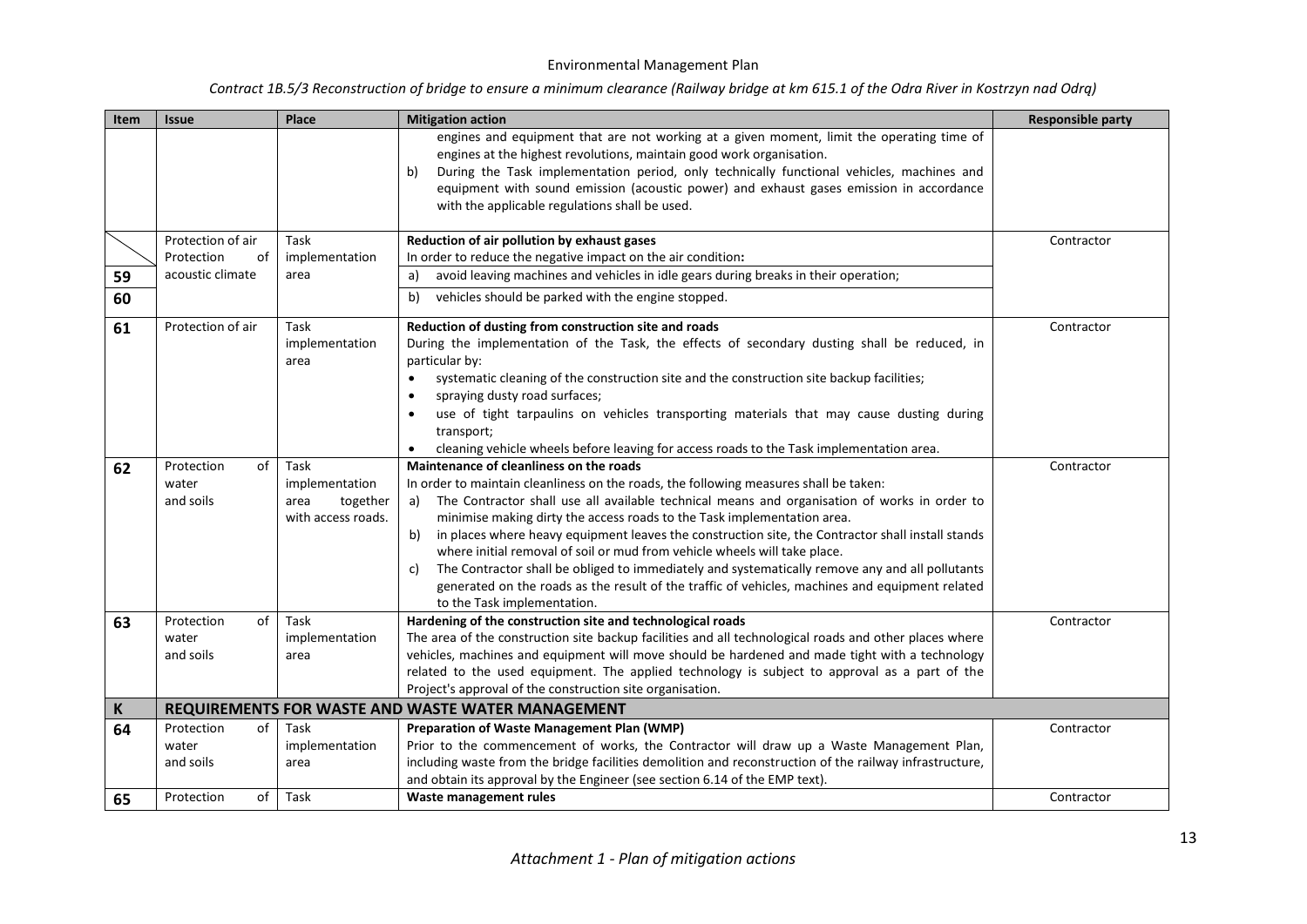| <b>Item</b> | <b>Issue</b>                                                | Place                          | <b>Mitigation action</b>                                                                                                                                                                                                                                                                                                                                                                                                                                                                                                                                                                                                                           | <b>Responsible party</b> |
|-------------|-------------------------------------------------------------|--------------------------------|----------------------------------------------------------------------------------------------------------------------------------------------------------------------------------------------------------------------------------------------------------------------------------------------------------------------------------------------------------------------------------------------------------------------------------------------------------------------------------------------------------------------------------------------------------------------------------------------------------------------------------------------------|--------------------------|
|             | water<br>and soils<br>Protection of air                     | implementation<br>area         | For the Waste generated during the Task implementation, including demolition works, one shall:<br>segregate and store the waste selectively in a separate location in conditions that prevent<br>dusting and blowing off light fractions and their negative impact on the environment;<br>ensure their successive receipt by entities authorised to further manage them.<br>$\bullet$<br>The Contractor shall be obliged to keep waste records and submit the records to the Engineer for<br>monitoring purposes.                                                                                                                                  |                          |
| 66          | Protection<br>of<br>water<br>and soils                      | Task<br>implementation<br>area | Hazardous waste management rules<br>Hazardous waste should be segregated and stored - until it is handed over to authorised entities for<br>further management - separately in designated tight containers, placed on hardened surface or in<br>hardened areas, protected from soil contamination and precipitation (in particular, liquid waste over<br>220 litres requires secondary protection against spillage, e.g. a leachate tray with the capacity of at<br>least 110% of the largest container or 25% of the total volume of liquid waste). Containers and<br>storage areas must be marked and protected against access by third parties. | Contractor               |
| 67          | Protection<br>οf<br>water<br>and soils                      | Task<br>implementation<br>area | Waste management related to the repair and maintenance of equipment, machinery and<br>equipment used for construction works<br>No waste related to repairs and maintenance of equipment, machines and devices used for<br>construction works may be stored on the construction site. All machine repairs and servicing should<br>be carried out by specialised companies or persons authorised for this work by the manufacturer<br>(authorised service). The waste generated during this type of work will be collected by repair or<br>service contractors and will not be stored on the construction site.                                      | Contractor               |
| 68          | of<br>Protection<br>water<br>and soils                      | Task<br>implementation<br>area | Rules for management of household and municipal waste water<br>The Contractor shall provide the construction site backup facilities with tight toilets for household<br>waste water and ensure that they are systematically emptied by authorised entities.                                                                                                                                                                                                                                                                                                                                                                                        | Contractor               |
| 69          | of<br>Protection<br>water<br>and soils                      | Task<br>implementation<br>area | Prevention of formation of illegal waste disposal sites<br>Prior to the commencement of works, the Contractor shall identify the Task implementation area in<br>terms of occurrence of illegal waste deposition sites. During the Task implementation period, the<br>Contractor shall protect the Task implementation area against their possible forming.                                                                                                                                                                                                                                                                                         | Contractor               |
|             |                                                             |                                | REQUIREMENTS FOR THE PROTECTION OF HUMAN HEALTH AND SAFETY                                                                                                                                                                                                                                                                                                                                                                                                                                                                                                                                                                                         |                          |
| 70<br>71    | Protection<br>of<br>health<br>and safety<br>οf<br>people    | Task<br>implementation<br>area | Preparation of documents related to the safety in the Task implementation area<br>In the Task implementation area, order and proper organisation of works shall be maintained.<br>Prior to the commencement of works, the Contractor shall prepare and obtain the Engineer's<br>approval for the following documents related to the safety on the construction site:<br>Health and Safety Protection (BIOZ) plan - see section 6.14 of the EMP text.<br>a)<br>Construction site organisation project, see item 6.14 of the EMP text.<br>b)                                                                                                         | Contractor               |
| 72          | of<br>Protection<br>health<br>and<br>safety<br>οf<br>people | Task<br>implementation<br>area | <b>ES Code of Conduct</b><br>The Contractor shall take all necessary measures to ensure that the Contractor's personnel are<br>informed about the ES Code of Conduct submitted with the bid and described in item 6.14 of the<br>EMP text, including specific prohibited behaviours, and that they understand the consequences of                                                                                                                                                                                                                                                                                                                  | Contractor               |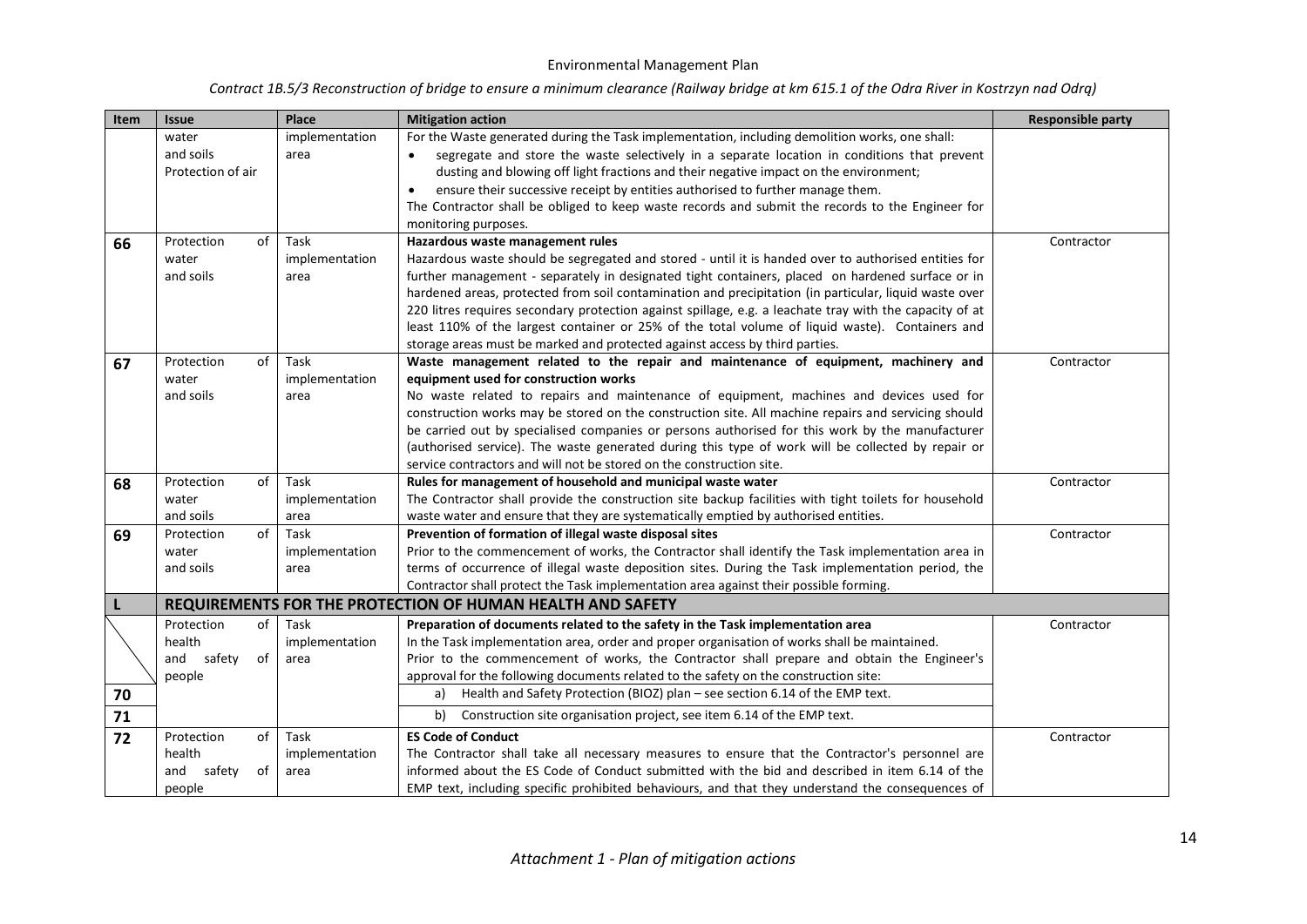| Item | <b>Issue</b>                                                | Place                          | <b>Mitigation action</b>                                                                                                                                                                                                                                                                                                                                                                                                                                                                                                                                                                                                                                                                                                                                                                                                                | <b>Responsible party</b> |
|------|-------------------------------------------------------------|--------------------------------|-----------------------------------------------------------------------------------------------------------------------------------------------------------------------------------------------------------------------------------------------------------------------------------------------------------------------------------------------------------------------------------------------------------------------------------------------------------------------------------------------------------------------------------------------------------------------------------------------------------------------------------------------------------------------------------------------------------------------------------------------------------------------------------------------------------------------------------------|--------------------------|
|      |                                                             |                                | engaging in such prohibited behaviours.<br>The Contractor shall also ensure that the ES Code of Conduct is visibly presented in the places where<br>the Contractor's personnel are located.<br>The condition applies to the Contractor and its staff, regardless of the legal form of cooperation and<br>respectively to Subcontractors and their staff.                                                                                                                                                                                                                                                                                                                                                                                                                                                                                |                          |
| 73   | Protection<br>of<br>health<br>of<br>and safety<br>people    | Task<br>implementation<br>area | Fencing of the construction site<br>Before commencing the construction works, the Contractor will make a fence for the construction<br>site area. The fence should be at least 1.5 m high. If it is not possible to fence the construction or<br>work site, the boundaries of the site shall be marked with warning signs and, if necessary, permanent<br>supervision shall be ensured. The Contractor shall monitor the condition of the fence and warning<br>signs and shall carry out any necessary repairs.                                                                                                                                                                                                                                                                                                                         | Contractor               |
| 74   | of<br>Protection<br>health<br>of<br>and<br>safety<br>people | Task<br>implementation<br>area | Sapper supervision in the Task area<br>In order to minimise the risk associated with the possibility of dangerous objects of military origin<br>being present in the Task area, the Contractor shall provide:<br>prior to the commencement of works - a sapper's investigation of the Task implementation area<br>$\bullet$<br>(a report on the sapper's investigation will be submitted to the Engineer);<br>in the course of the works - sapper's supervision of the works (performed by the sapper<br>supervision team), which consists in ongoing checking and cleaning of the Task area from<br>dangerous objects of military origin together with their disposal;<br>in case of finding dangerous objects of military origin in the Task implementation area -<br>$\bullet$<br>implementation of procedures described in item 81. | Contractor               |
| 75   | of<br>Protection<br>health<br>safety<br>of<br>and<br>people | Task<br>implementation<br>area | Implementation of guidelines regarding requirements concerning the work safety<br>The Contractor shall ensure implementation of detailed guidelines concerning the work safety,<br>among other things in the scope of:<br>construction site management, including hazardous zones;<br>$\bullet$<br>storage and transport;<br>$\bullet$<br>electrical systems and equipment;<br>machines and technical devices;<br>$\bullet$<br>works at height;<br>$\bullet$<br>earthworks;<br>$\bullet$<br>demolition works:<br>$\bullet$<br>included in applicable legal regulations and work safety rules specified in relevant documents of PKP<br>Polskie Linie Kolejowe S.A.                                                                                                                                                                      | Contractor               |
|      | of<br>Protection<br>health<br>safety<br>of<br>and           | Task<br>implementation<br>area | <b>Ensuring hygienic conditions</b><br>In the Task implementation area, one shall:                                                                                                                                                                                                                                                                                                                                                                                                                                                                                                                                                                                                                                                                                                                                                      | Contractor               |
| 76   | people                                                      |                                | ensure that the sanitary facilities are tight (e.g. in the form of the necessary number of portable<br>a)                                                                                                                                                                                                                                                                                                                                                                                                                                                                                                                                                                                                                                                                                                                               |                          |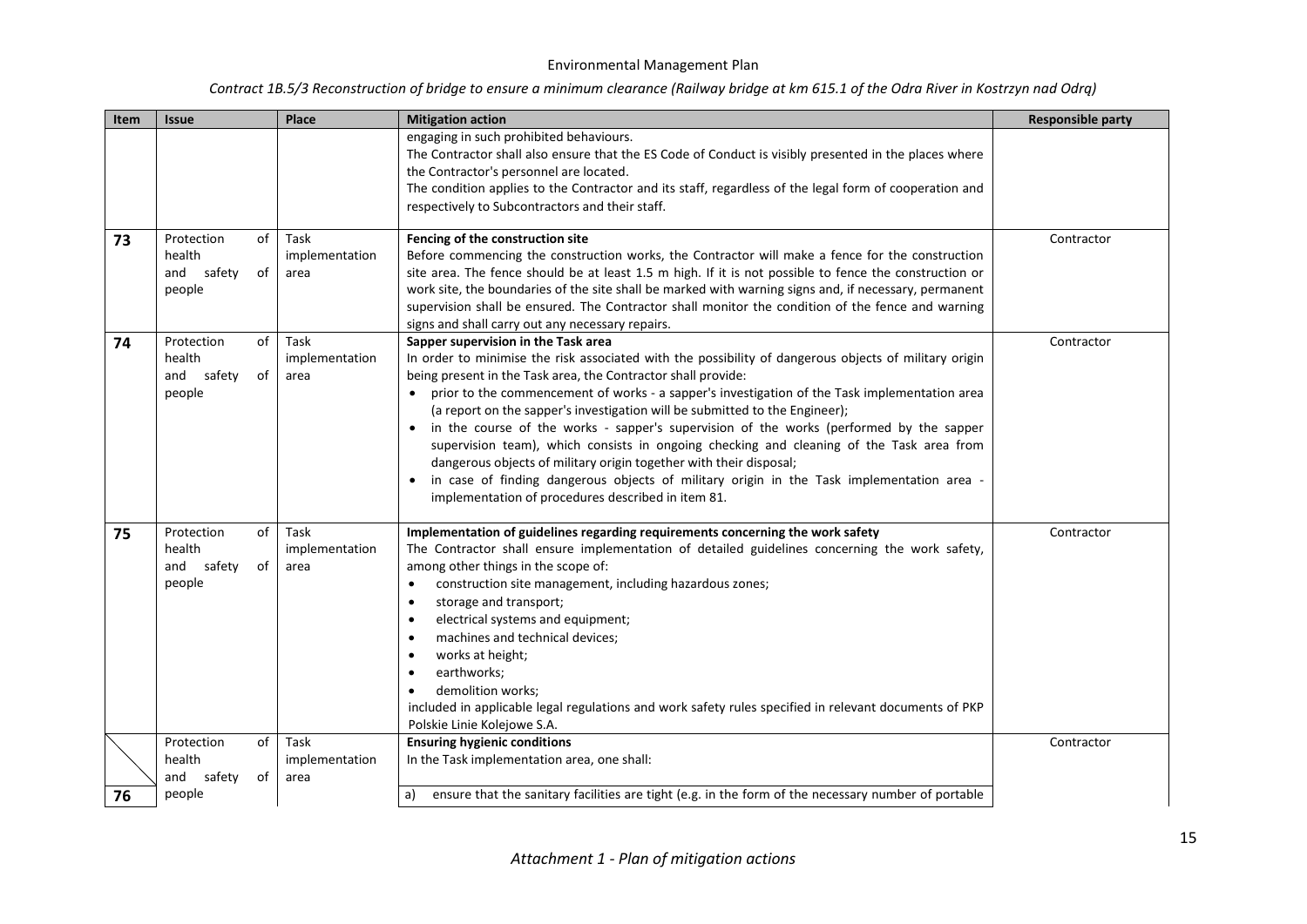| Contract 1B.5/3 Reconstruction of bridge to ensure a minimum clearance (Railway bridge at km 615.1 of the Odra River in Kostrzyn nad Odrą) |  |  |
|--------------------------------------------------------------------------------------------------------------------------------------------|--|--|
|--------------------------------------------------------------------------------------------------------------------------------------------|--|--|

| Item | <b>Issue</b>                                                                    | Place                                                  | <b>Mitigation action</b>                                                                                                                                                                                                                                                                                                                                                                                                                                                                                                                                                                                                                                                                                                                                                                                                                                                    | <b>Responsible party</b> |
|------|---------------------------------------------------------------------------------|--------------------------------------------------------|-----------------------------------------------------------------------------------------------------------------------------------------------------------------------------------------------------------------------------------------------------------------------------------------------------------------------------------------------------------------------------------------------------------------------------------------------------------------------------------------------------------------------------------------------------------------------------------------------------------------------------------------------------------------------------------------------------------------------------------------------------------------------------------------------------------------------------------------------------------------------------|--------------------------|
|      | of<br>Protection<br>water<br>and soils                                          |                                                        | toilets) and that they are used by employees,<br>(Rules for management of household and municipal waste water have been given in in item 68).                                                                                                                                                                                                                                                                                                                                                                                                                                                                                                                                                                                                                                                                                                                               |                          |
| 77   |                                                                                 |                                                        | ensure that all employees are trained to maintain adequate hygienic conditions within the<br>b)<br>construction site and its immediate surroundings.                                                                                                                                                                                                                                                                                                                                                                                                                                                                                                                                                                                                                                                                                                                        |                          |
| 78   | of<br>Protection<br>health<br>safety<br>and<br>of<br>people                     | Task<br>implementation<br>area<br>with<br>surroundings | Principles of HIV-AIDS prevention and other infectious diseases including e.g. COVID 19<br>The Contractor, through an approved service provider, shall implement an awareness-raising<br>programme in the scope of spreading HIV-AIDS (including conducting an appropriate training) and<br>shall take all other measures to reduce the risk of HIV transmission among the Contractor's personnel<br>and the local community. These activities shall be carried out in accordance with the detailed<br>conditions set out in the Bidding Documents of the Contract (Part 3, Section VIII - General Conditions,<br>Clause 6.7). The training sessions shall also cover other diseases (e.g. COVID 19).                                                                                                                                                                       | Contractor               |
| M    |                                                                                 |                                                        | REQUIREMENTS FOR EXCEPTIONAL ENVIRONMENTAL HAZARDS                                                                                                                                                                                                                                                                                                                                                                                                                                                                                                                                                                                                                                                                                                                                                                                                                          |                          |
| 79   | Protection<br>of<br>health<br>safety<br>of<br>and<br>people<br>Protection<br>of | Task<br>implementation<br>area<br>Task                 | <b>Rules for flood risk management</b><br>In connection with the risk of flooding, the Contractor shall prepare a document entitled: Flood<br>management plan for the construction siteand shall obtain the Engineer's approval (see item 6.14 of<br>the EMP text).<br>In the event of flood occurrence, the Contractor shall follow the procedures described in the above<br>mentioned document, in particular, in the case of forecasted high water levels on the Warta River<br>and/or the Oder River, the Contractor shall secure the construction site against negative effects of<br>surface water flow and shall evacuate people, equipment and materials accordingly, and shall<br>prevent water pollution with substances and materials originating from the construction site,<br>including hazardous ones.<br><b>Rules for notification of crisis situations</b> | Contractor<br>Contractor |
| 80   | health<br>and safety<br>of<br>people                                            | implementation<br>area                                 | In the event of a crisis situation (other than flood), accident, major breakdown, etc., the Contractor<br>shall take the following actions:<br>immediately inform the relevant services (Fire Brigade, Ambulance, Police, etc.);<br>$\bullet$<br>until the arrival of the appropriate services, carry out necessary actions to reduce the risk of loss<br>$\bullet$<br>of personnel, property and the environment (agreed with the appropriate services, if possible);<br>notify the Engineer and the Employer;<br>$\bullet$<br>upon arrival of the relevant services, follow strictly their recommendations and instructions.                                                                                                                                                                                                                                              |                          |
| 81   | of<br>Protection<br>health<br>and<br>safety<br>of<br>people                     | Task<br>implementation<br>area                         | Rules for unexploded shells or ordnance management<br>In case an unexploded shell or unexploded ordnance is found, one shall:<br>stop the work immediately;<br>$\bullet$<br>evacuate the area around the finding;<br>$\bullet$<br>immediately inform the sapper supervision (see item 92) and the Police, and then follow their<br>$\bullet$<br>instructions;<br>notify the Engineer and the Employer.<br>$\bullet$<br>It is strictly forbidden to lift, dig up, bury, carry, throw into fire or water, etc., unexploded shells or                                                                                                                                                                                                                                                                                                                                          | Contractor               |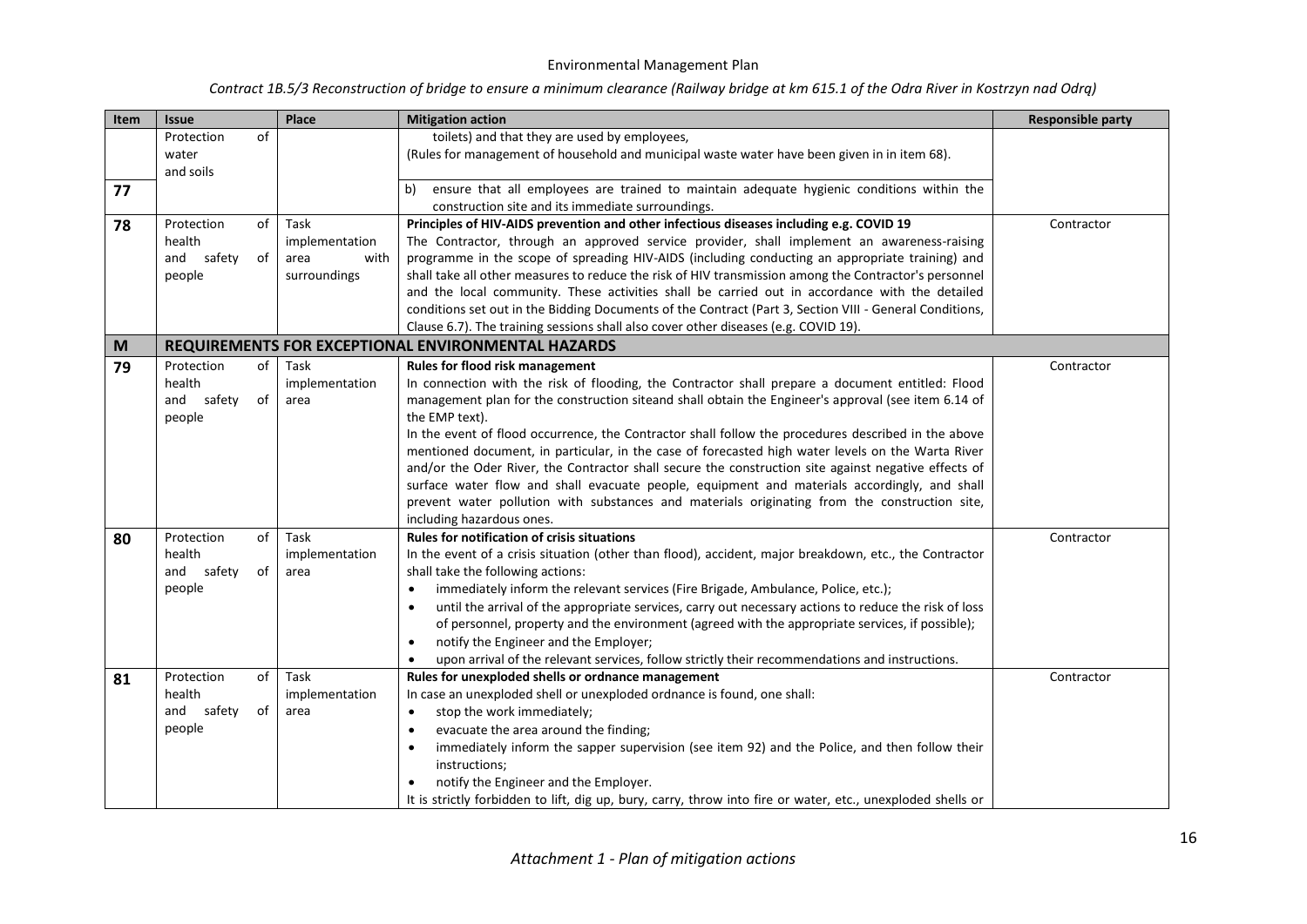| Item | <b>Issue</b>                                                                          | Place                          | <b>Mitigation action</b>                                                                                                                                                                                                                                                                                                                                                                                                                                                                                                                                                                                                                                                                                                                                                                                                                                                                                                                                                                                                                                                                                                                                                                                                                                                                                                                                                                                                                                                                      | <b>Responsible party</b> |
|------|---------------------------------------------------------------------------------------|--------------------------------|-----------------------------------------------------------------------------------------------------------------------------------------------------------------------------------------------------------------------------------------------------------------------------------------------------------------------------------------------------------------------------------------------------------------------------------------------------------------------------------------------------------------------------------------------------------------------------------------------------------------------------------------------------------------------------------------------------------------------------------------------------------------------------------------------------------------------------------------------------------------------------------------------------------------------------------------------------------------------------------------------------------------------------------------------------------------------------------------------------------------------------------------------------------------------------------------------------------------------------------------------------------------------------------------------------------------------------------------------------------------------------------------------------------------------------------------------------------------------------------------------|--------------------------|
|      |                                                                                       |                                | unexploded ordnance found.                                                                                                                                                                                                                                                                                                                                                                                                                                                                                                                                                                                                                                                                                                                                                                                                                                                                                                                                                                                                                                                                                                                                                                                                                                                                                                                                                                                                                                                                    |                          |
| 82   | Protection<br>of<br>health<br>and safety<br>of<br>people<br>Protection<br>of<br>water | Task<br>implementation<br>area | Rules for management of leakage of petroleum-derivative substances<br>In connection with the risk of possible leakage of petroleum-derivative substances, the Contractor<br>shall prepare a document, a so-called spillage procedure (see item 6.14 of the EMP text) and shall<br>obtain its approval by the Engineer.                                                                                                                                                                                                                                                                                                                                                                                                                                                                                                                                                                                                                                                                                                                                                                                                                                                                                                                                                                                                                                                                                                                                                                        | Contractor               |
| N    |                                                                                       |                                | REQUIREMENTS FOR THE PROTECTION OF CULTURAL MONUMENTS                                                                                                                                                                                                                                                                                                                                                                                                                                                                                                                                                                                                                                                                                                                                                                                                                                                                                                                                                                                                                                                                                                                                                                                                                                                                                                                                                                                                                                         |                          |
| 83   | Protection<br>of<br>monuments                                                         | Task<br>implementation<br>area | Provision of archaeological supervision team<br>For the whole period of earthworks execution, the Contractor shall ensure the participation of a team<br>of archaeological experts (archaeological supervision of the Contractor).<br>The archaeological supervision team of the Contractor shall be responsible for the implementation<br>and/or coordination of the following activities:<br>a) obtaining and updating permits to carry archaeological surveys and works on a monument,<br>b) carrying out archaeological surveys in advance,<br>c) execution of works in accordance with the conditions specified by the Voivodship Conservator of<br>Monuments,<br>d) appropriate protection of valuable objects and other elements of the historical substance and<br>transporting them from the area of works to a designated place or institution,<br>e) preparation of an appropriate archaeological supervision action plan in the form of a Quality<br>Assurance Plan.                                                                                                                                                                                                                                                                                                                                                                                                                                                                                                              | Contractor               |
| 84   | Protection<br>of<br>monuments                                                         | Task<br>implementation<br>area | Rules of conduct in case of discovery of movable monuments or archaeological sites<br>If the Contractor, in the course of execution of construction works or earthworks founds an object,<br>which is presumed to be a monument, it shall (taking into account the requirements of items 85-86<br>below):<br>a) stop any works likely to damage or destroy the found objects and secure, with the means<br>available, this object and the discovery site,<br>b) immediately notify the Voivodship Conservator of Monuments, and if this is not possible, the<br>Mayor of the Town of Kostrzyn nad Odra. The Contractor shall at the same time notify the Engineer<br>accordingly about the above scope,<br>c) immediately notify the archaeological supervision team of the Contractor,<br>d) enable and ensure carrying out documentation activities, archaeological surveys and other<br>necessary actions indicated by the archaeological supervision team of the Contractor and/or<br>administrative bodies responsible for securing the objects and other monumental substance,<br>e) in the case of immovable monuments, upon completion of the actions described in item d), the<br>guidelines and other actions specified by the team of archaeologists / or administrative bodies<br>responsible for securing the objects and other monumental substance must be implemented,<br>The contractor shall develop a procedure to be followed in case of finding an object, which has the | Contractor               |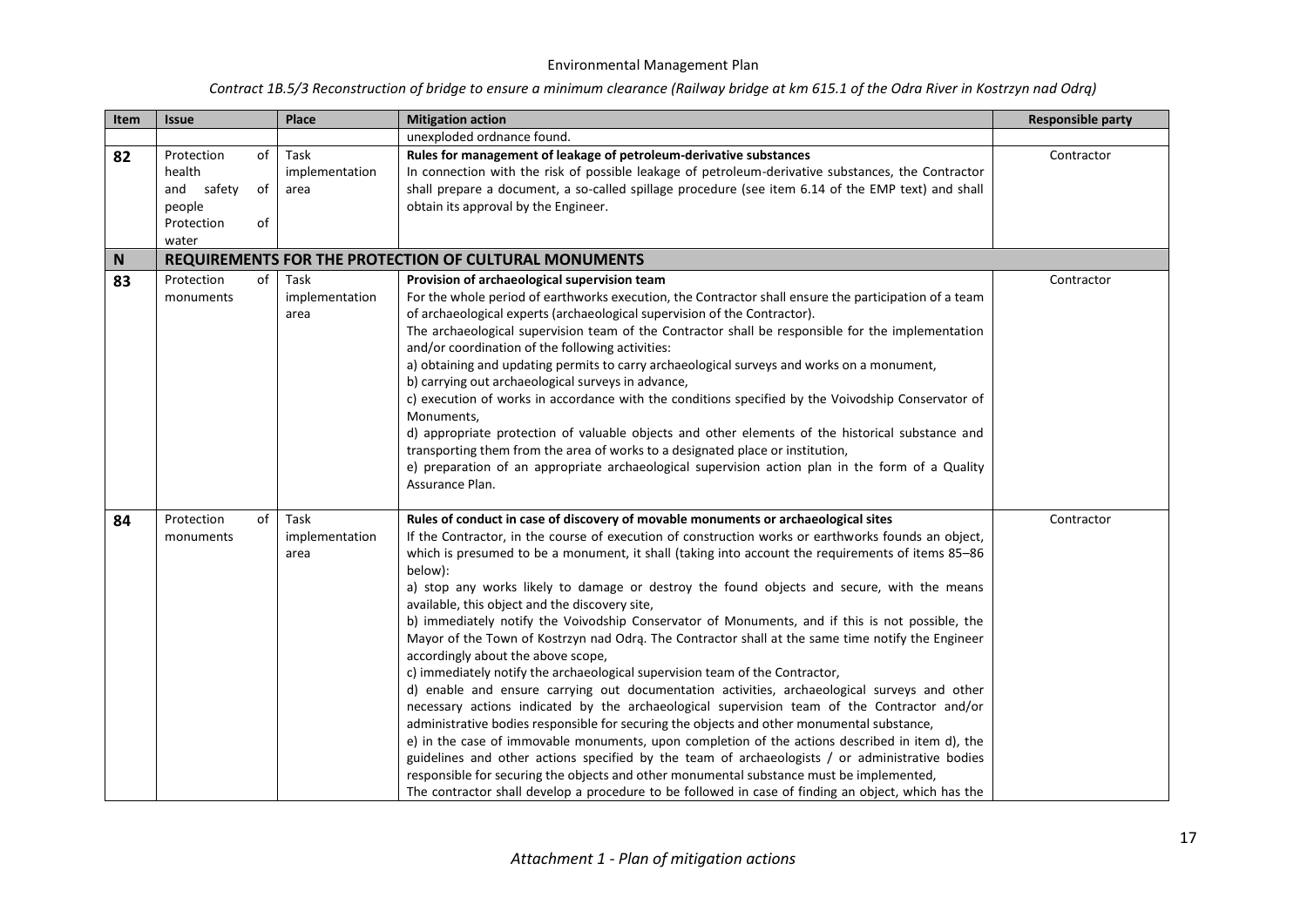| Item         | <b>Issue</b>                                                              | Place                          | <b>Mitigation action</b>                                                                                                                                                                                                                                                                                                                                                                                                                                                                                                                                                                                                                                                                                                                                                                                                                                                                                                                                                                                                         | <b>Responsible party</b> |
|--------------|---------------------------------------------------------------------------|--------------------------------|----------------------------------------------------------------------------------------------------------------------------------------------------------------------------------------------------------------------------------------------------------------------------------------------------------------------------------------------------------------------------------------------------------------------------------------------------------------------------------------------------------------------------------------------------------------------------------------------------------------------------------------------------------------------------------------------------------------------------------------------------------------------------------------------------------------------------------------------------------------------------------------------------------------------------------------------------------------------------------------------------------------------------------|--------------------------|
|              |                                                                           |                                | features of a monument.                                                                                                                                                                                                                                                                                                                                                                                                                                                                                                                                                                                                                                                                                                                                                                                                                                                                                                                                                                                                          |                          |
| 85           | Protection<br>of<br>monuments                                             | Task<br>implementation<br>area | Obtaining permit from the Voivodship Conservator of Monuments in case of discovering movable<br>monuments or archaeological sites during execution of construction works or earthworks<br>In order to implement the provisions of the EMP described in item 84, the Contractor, if necessary,<br>will also obtain, on the basis of power of attorney granted by the Employer, permit from the<br>Voivodship Conservator of Monuments (VCM) to carry out archaeological rescue surveys.                                                                                                                                                                                                                                                                                                                                                                                                                                                                                                                                           | Contractor               |
| 86           | Protection<br>of<br>monuments                                             | Task<br>implementation<br>area | Carrying out archaeological surveys in the area of earthworks within the Kostrzyn Fortress<br>In the area of the Kostrzyn Fortress, earthy cultural layers are also subject to protection. For<br>earthworks in this area, it is required to carry out archaeological surveys on the basis of the obtained<br>permit from the Voivodship Conservator of Monuments.<br>In the view of the above, the Contractor will carry out archaeological surveys prior to the<br>commencement of earthworks within the Kostrzyn Fortress on the basis of a permit from the<br>Voivodship Conservator of Monuments to carry out archaeological surveys. If necessary, the<br>Contractor shall update the above permit.<br>The archaeological supervision team of the Contractor shall be responsible for the implementation<br>and/or coordination of the above activities.                                                                                                                                                                   | Contractor               |
| 87           | Protection<br>of<br>monuments                                             | Task<br>implementation<br>area | Protection of objects entered into the register of monuments and included in the Voivodship list of<br>monuments<br>Works within the Kostrzyn Fortress and at the objects included in the Voivodship list of monuments<br>will be carried out under the supervision of the archaeological supervision team of the Contractor, in<br>accordance with the provisions of the permit and arrangements of the Voivodship Conservator of<br>Monuments to carry out works on the monuments. If necessary, the Contractor shall update the<br>permit and arrangements.                                                                                                                                                                                                                                                                                                                                                                                                                                                                   | Contractor               |
| $\mathbf{o}$ |                                                                           |                                | REQUIREMENTS FOR THE CONTRACTOR'S PERSONNEL INVOLVED IN THE IMPLEMENTATION OF THE EMP                                                                                                                                                                                                                                                                                                                                                                                                                                                                                                                                                                                                                                                                                                                                                                                                                                                                                                                                            |                          |
| 88           | Implementation<br>and reporting on<br><b>EMP</b><br>the<br>implementation | Task<br>implementation<br>area | Training of the Contractor's staff in the EMP implementation<br>The Contractor is responsible for conducting the training (concluded with a test verifying the<br>knowledge of the participants) on the terms and conditions of the EMP and protective guidelines<br>during the construction process for its management and engineering and technical staff supervising<br>the construction site, which should be prepared with the assistance of its team of environmental<br>experts. Employees of the Contractor who will deal with fuels and other petroleum-derivative<br>substances and other substances harmful to health and the environment shall be trained in the<br>principles of the soil and water environment protection and application of protection measures,<br>including the use of sorbents.<br>In the monthly reports submitted to the Engineer, the Contractor shall provide information on the<br>state of training of the Contractor's personnel in the EMP conditions in the current reporting period. | Contractor               |
| 89           | Implementation<br>and reporting on<br>the<br><b>EMP</b>                   | Task<br>implementation<br>area | Appointment of the EMP coordinator in the Contractor's team<br>A person will be appointed in the Contractor's team to coordinate and supervise activities related to<br>the implementation of the EMP.                                                                                                                                                                                                                                                                                                                                                                                                                                                                                                                                                                                                                                                                                                                                                                                                                           | Contractor               |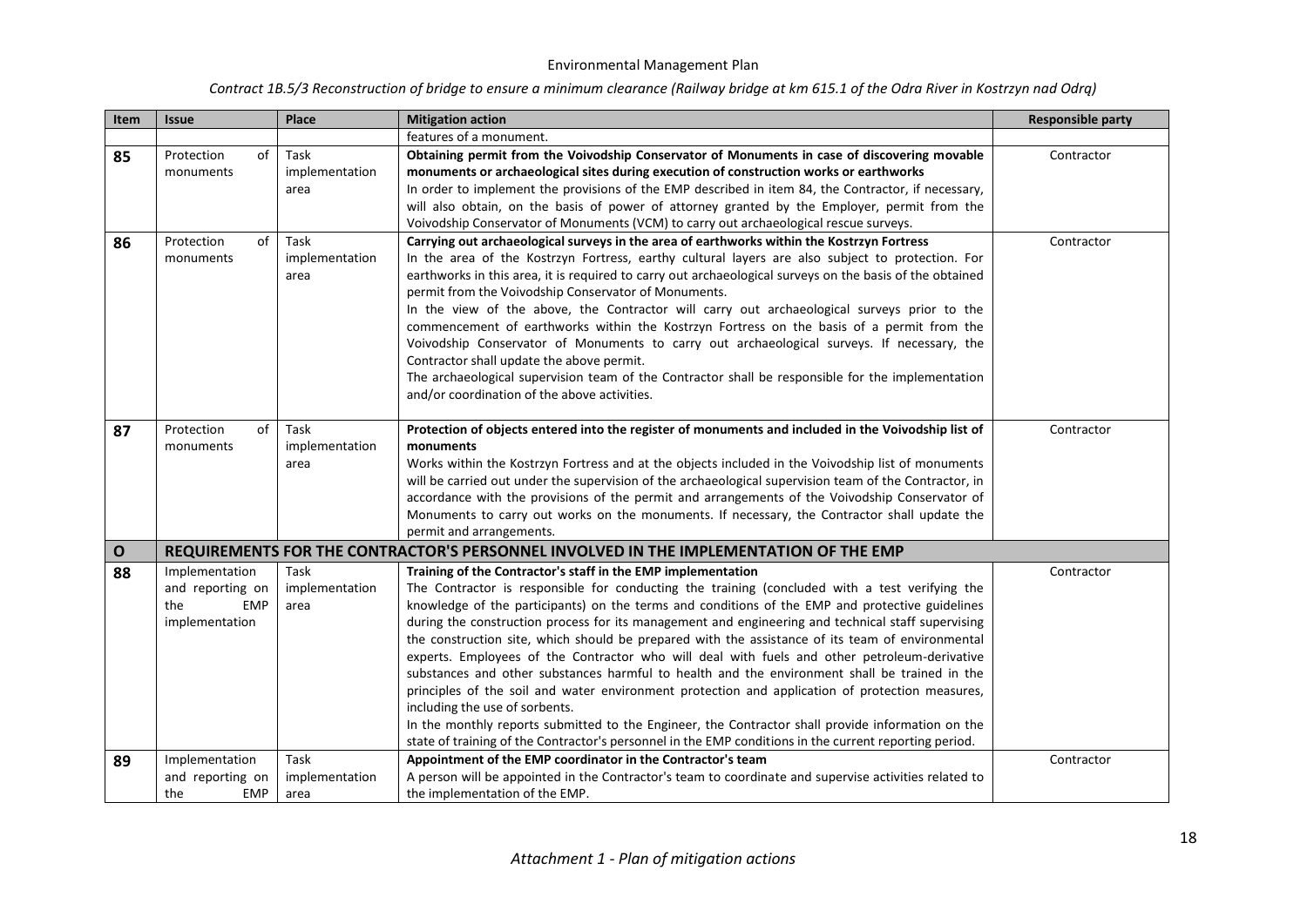| Item | <b>Issue</b>      | Place          | <b>Mitigation action</b>                                                                                 | <b>Responsible party</b> |
|------|-------------------|----------------|----------------------------------------------------------------------------------------------------------|--------------------------|
|      | implementation    |                | The duties of such person will include, among other things:                                              |                          |
|      |                   |                | supervision of the implementation of particular EMP conditions in subsequent stages of the               |                          |
|      |                   |                | Task implementation;                                                                                     |                          |
|      |                   |                | ongoing monitoring of the status of implementation of particular conditions from the<br>$\bullet$        |                          |
|      |                   |                | Attachments 1 and 2 in the Task implementation area;                                                     |                          |
|      |                   |                | keeping the management of the Contractor's team informed about the obligations resulting<br>$\bullet$    |                          |
|      |                   |                | from the EMP at a given stage of works as well as about any problems with the implementation             |                          |
|      |                   |                | of the EMP;                                                                                              |                          |
|      |                   |                | cooperation with the remaining part of the Contractor's team (including in particular the                |                          |
|      |                   |                | supervision of the environmental supervision team referred to in item 90) in ensuring the                |                          |
|      |                   |                | implementation of the EMP;                                                                               |                          |
|      |                   |                | reporting on the implementation of the EMP (in accordance with the rules set out in items 94-            |                          |
|      |                   |                | 97);                                                                                                     |                          |
|      |                   |                | cooperation with persons responsible for the implementation of EMP in the team of the<br>$\bullet$       |                          |
|      |                   |                | Engineer and the Employer.                                                                               |                          |
|      |                   |                | The EMP Coordinator cannot be a member of the Contractor's environmental supervision team                |                          |
|      |                   |                | (environmental supervision).                                                                             |                          |
|      |                   |                | The person appointed to the above mentioned function requires the Engineer's approval.                   |                          |
| 90   | Implementation    | Task           | Provision of environmental supervision team                                                              | Contractor               |
|      | and reporting on  | implementation | For the whole duration of the Task implementation, the Contractor will ensure the participation of       |                          |
|      | the<br><b>EMP</b> | area           | the environmental supervision team consisting of representatives of the following                        |                          |
|      | implementation    |                | specialities:<br>botanist-phytosociologist (natural habitats and protected plant species);               |                          |
|      |                   |                | a)<br>dendrologist (principles of tree care and protection);<br>b)                                       |                          |
|      |                   |                | zoologist-herpetologist (amphibians and reptiles);<br>c)                                                 |                          |
|      |                   |                | zoologist-bird fauna specialist (birds);<br>d)                                                           |                          |
|      |                   |                | zoologist-mammalian fauna specialist (non-flying mammals).<br>e)                                         |                          |
|      |                   |                | zoologist-chiropterologist (bats);<br>f)                                                                 |                          |
|      |                   |                | zoologist-entomolologist (insects).<br>g)                                                                |                          |
|      |                   |                |                                                                                                          |                          |
|      |                   |                | These experts will be involved in the implementation of selected mitigation and monitoring activities    |                          |
|      |                   |                | specified in the EMP, and in particular:                                                                 |                          |
|      |                   |                | mitigation activities listed in the Attachment 1 to the EMP in the items, in particular: 24-48, 91<br>a) |                          |
|      |                   |                | monitoring activities listed in the Attachment 2 to the EMP in the items, in particular: 24-48, 91       |                          |
|      |                   |                | The personnel composition of the Contractor's environmental supervision team requires the approval       |                          |
|      |                   |                | of the Engineer.                                                                                         |                          |
|      |                   |                | One member of the environmental supervision team may represent a maximum of two                          |                          |
|      |                   |                | environmental specialisations listed in items a) to e) above.                                            |                          |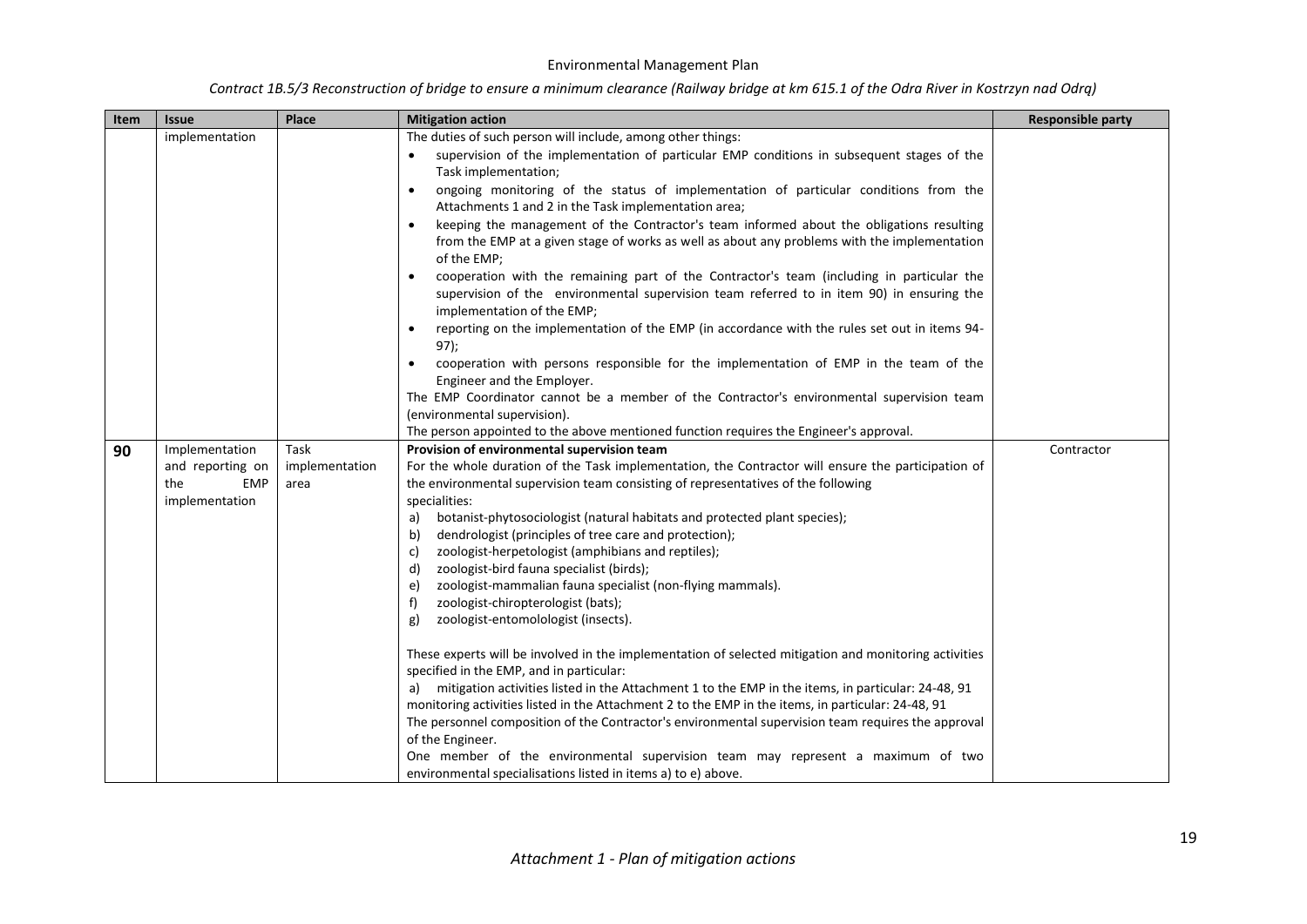| Item | <b>Issue</b>      | Place          | <b>Mitigation action</b>                                                                                             | <b>Responsible party</b> |
|------|-------------------|----------------|----------------------------------------------------------------------------------------------------------------------|--------------------------|
| 91   | Implementation    | Task           | Tasks of the environmental supervision team                                                                          | Contractor               |
|      | and reporting on  | implementation | The task of environmental supervision will be to take appropriate protective measures in the event of                |                          |
|      | the<br><b>EMP</b> | area           | identification of risk to protected species of fauna and flora as the result of construction works. In               |                          |
|      | implementation    |                | particular, the duties of the environmental supervision should include:                                              |                          |
|      |                   |                | prior to the commencement of the Task implementation, checking the area, in which the                                |                          |
|      |                   |                | construction works are to be carried out in terms of the presence of protected species sites (see<br>item 34);       |                          |
|      |                   |                | - if habitats and species of fauna and flora subject to protection are found, for which it will be                   |                          |
|      |                   |                | necessary to breach the prohibitions set out in the applicable regulations, obtaining of                             |                          |
|      |                   |                | appropriate permits for the execution of these activities before commencing construction works<br>(see items 36-39); |                          |
|      |                   |                | - carrying out supervision in the course of execution of construction works, including in particular                 |                          |
|      |                   |                | these consisting in removal of trees and shrubs, designation of habitats and sites of protected                      |                          |
|      |                   |                | species, restoration of green areas (see also items 27-33, 40-42, 44 - 48).                                          |                          |
|      |                   |                | - training of the Contractor's employees on how to deal with situations posing a risk to the natural                 |                          |
|      |                   |                | environment occurring on the construction site, including activities related to the control of                       |                          |
|      |                   |                | places, which may constitute traps for small animals, referred to in item 88.                                        |                          |
|      |                   |                |                                                                                                                      |                          |
|      |                   |                |                                                                                                                      |                          |
|      |                   |                |                                                                                                                      |                          |
| 92   | Implementation    | Task           | Provision of sapper supervision team                                                                                 | Contractor               |
|      | and reporting on  | implementation | The Contractor will ensure the participation of the sapper supervision team for the whole duration of                |                          |
|      | the<br><b>EMP</b> | area           | the Task implementation period.                                                                                      |                          |
|      | implementation    |                | Such team will be involved in the implementation of selected mitigation activities specified in the                  |                          |
|      |                   |                | EMP (in particular the activities listed in item 74).                                                                |                          |
|      |                   |                | Depending on the needs, the sapper supervision team may consist of at least one or more persons                      |                          |
|      |                   |                | holding relevant industry licences. The team composition of the sapper supervision team requires the                 |                          |
|      |                   |                | Engineer's approval.                                                                                                 |                          |
| 93   | Implementation    | Task           | Provision of archaeological supervision team                                                                         | Contractor               |
|      | and reporting on  | implementation | For the whole period of earthworks execution, the Contractor shall ensure the participation of a team                |                          |
|      | the<br><b>EMP</b> | area           | of archaeological experts (archaeological supervision of the Contractor). These experts will be                      |                          |
|      | implementation    |                | involved in the implementation of selected mitigation measures identified in the EMP (in particular                  |                          |
|      |                   |                | those described in items 83 - 87). The experts of the archaeological supervision team of the                         |                          |
|      |                   |                | Contractor must have appropriate industry licences. The composition of the archaeological expert                     |                          |
|      |                   |                | team requires the approval of the Engineer.                                                                          |                          |
|      |                   |                | Prior to the commencement of works, the Contractor shall submit for the approval by the Engineer a                   |                          |
|      |                   |                | Quality Assurance Plan for the activities of the archaeological expert team.                                         |                          |
| P    |                   |                | REQUIREMENTS FOR THE REPORTING OF THE EMP IMPLEMENTATION                                                             |                          |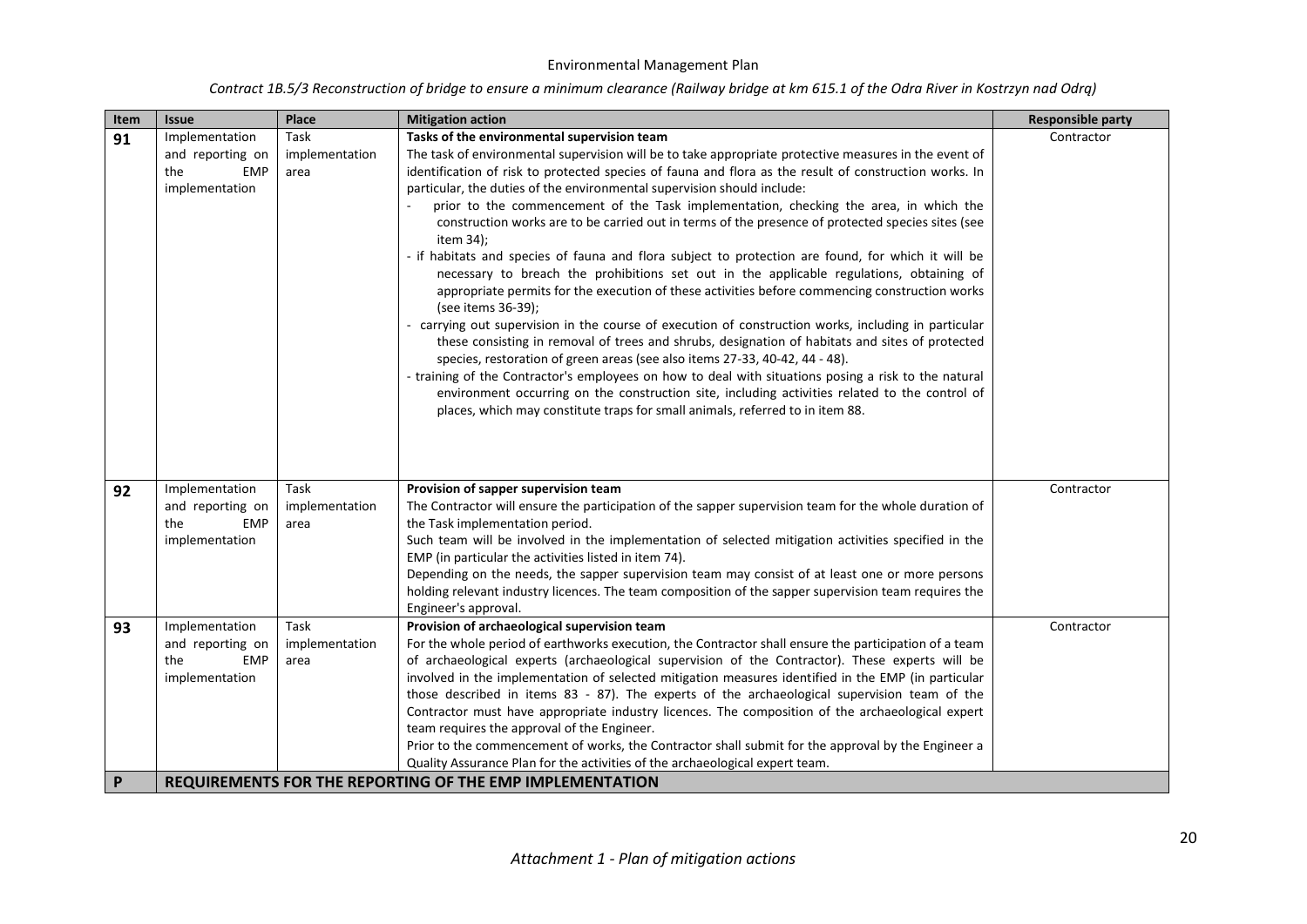| Contract 1B.5/3 Reconstruction of bridge to ensure a minimum clearance (Railway bridge at km 615.1 of the Odra River in Kostrzyn nad Odrą) |  |  |
|--------------------------------------------------------------------------------------------------------------------------------------------|--|--|
|--------------------------------------------------------------------------------------------------------------------------------------------|--|--|

| Item | <b>Issue</b>                                                              | Place                          | <b>Mitigation action</b>                                                                                                                                                                                                                                                                                                                                                                                                                                                                                                                                                                                                                                                                                                                                        | <b>Responsible party</b>                     |
|------|---------------------------------------------------------------------------|--------------------------------|-----------------------------------------------------------------------------------------------------------------------------------------------------------------------------------------------------------------------------------------------------------------------------------------------------------------------------------------------------------------------------------------------------------------------------------------------------------------------------------------------------------------------------------------------------------------------------------------------------------------------------------------------------------------------------------------------------------------------------------------------------------------|----------------------------------------------|
| 94   | Implementation<br>and reporting on<br>the<br><b>EMP</b><br>implementation | Task<br>implementation<br>area | Reporting on the state of implementation of the EMP in monthly reports<br>During the Task implementation period, the Contractor shall submit monthly reports to the Engineer<br>on the implementation of conditions specified in the EMP (in the form of a checklist together with<br>the necessary attachments, including reports on the implementation of environmental supervision).<br>The Contractor shall prepare a template of the above report (checklist) and obtain the Engineer's<br>approval for this document.<br>Depending on the circumstances, the Engineer may require from the Contractor to submit<br>additional reports concerning, among other things, crisis situations, implementation of selected<br>items of the EMP and other things. | Contractor                                   |
| 95   | Implementation<br>and reporting on<br>the<br><b>EMP</b><br>implementation | Task<br>implementation<br>area | Discussing the implementation of EMP during working meetings and construction site meetings<br>During the Task implementation period, monthly meetings of representatives of the PIO, Engineer<br>and Contractor will be held to discuss and control the implementation of mitigation and monitoring<br>activities specified in the EMP.<br>Regardless of the above, current requirements and problems related to the implementation of the<br>EMP will be discussed at all construction site meetings.                                                                                                                                                                                                                                                         | Project Implementation<br>Office, Contractor |
|      | Implementation<br>and reporting on<br>the<br><b>EMP</b>                   | Task<br>implementation<br>area | Reports of the Contractor's environmental team<br>The Contractor's environmental team carries out reporting:                                                                                                                                                                                                                                                                                                                                                                                                                                                                                                                                                                                                                                                    | Contractor                                   |
| 96   | implementation                                                            |                                | a) preparing periodic reports (monthly, quarterly and final reports) on the implementation of<br>conditions specified in the EMP (in the form of a checklist with the necessary attachments,<br>including reports on the implementation of environmental supervision) submitted to the<br>Engineer and requiring his / her approval,<br>b) preparing reports to be submitted to the environmental authorities in accordance with the terms                                                                                                                                                                                                                                                                                                                      |                                              |
| 97   |                                                                           |                                | of the decisions indicated in items 36 to 39, if required.<br>The preparation of the documents indicated in items a) and b) shall be the responsibility of the<br>coordinator for the EMP in the Contractor's team.                                                                                                                                                                                                                                                                                                                                                                                                                                                                                                                                             |                                              |
| R    |                                                                           |                                | SPECIFIC REQUIREMENTS OF THE ES WORLD BANK POLICIES                                                                                                                                                                                                                                                                                                                                                                                                                                                                                                                                                                                                                                                                                                             |                                              |
| 98   | of<br>Protection<br>health<br>safety<br>of<br>and<br>people               | Task<br>implementation<br>area | Contractor's responsibility for compliance with the ES<br>The Contractor shall ensure that all requirements and conditions of the ES and the plan referred to in<br>item 72 are met.<br>The condition applies to the Contractor and its staff, regardless of the legal form of cooperation and<br>respectively to Subcontractors and their staff.                                                                                                                                                                                                                                                                                                                                                                                                               | Contractor                                   |
| 99   | of<br>Protection<br>health<br>and<br>safety<br>of<br>people               | Task<br>implementation<br>area | Prevention of sexual harassment and mobbing<br>The Contractor shall ensure that during the execution of the Contract, such conditions are in place as<br>to prevent mobbing and sexual harassment to its staff and Subcontractors' staff, as well as to other<br>persons (whether related to the execution of the Contract or third parties).                                                                                                                                                                                                                                                                                                                                                                                                                   | Contractor                                   |
| 100  | of<br>Protection<br>health                                                | Task<br>implementation         | Awareness-raising on the prevention of sexual harassment and mobbing<br>The Contractor shall, through an approved and qualified service provider, conduct training and                                                                                                                                                                                                                                                                                                                                                                                                                                                                                                                                                                                          | Contractor                                   |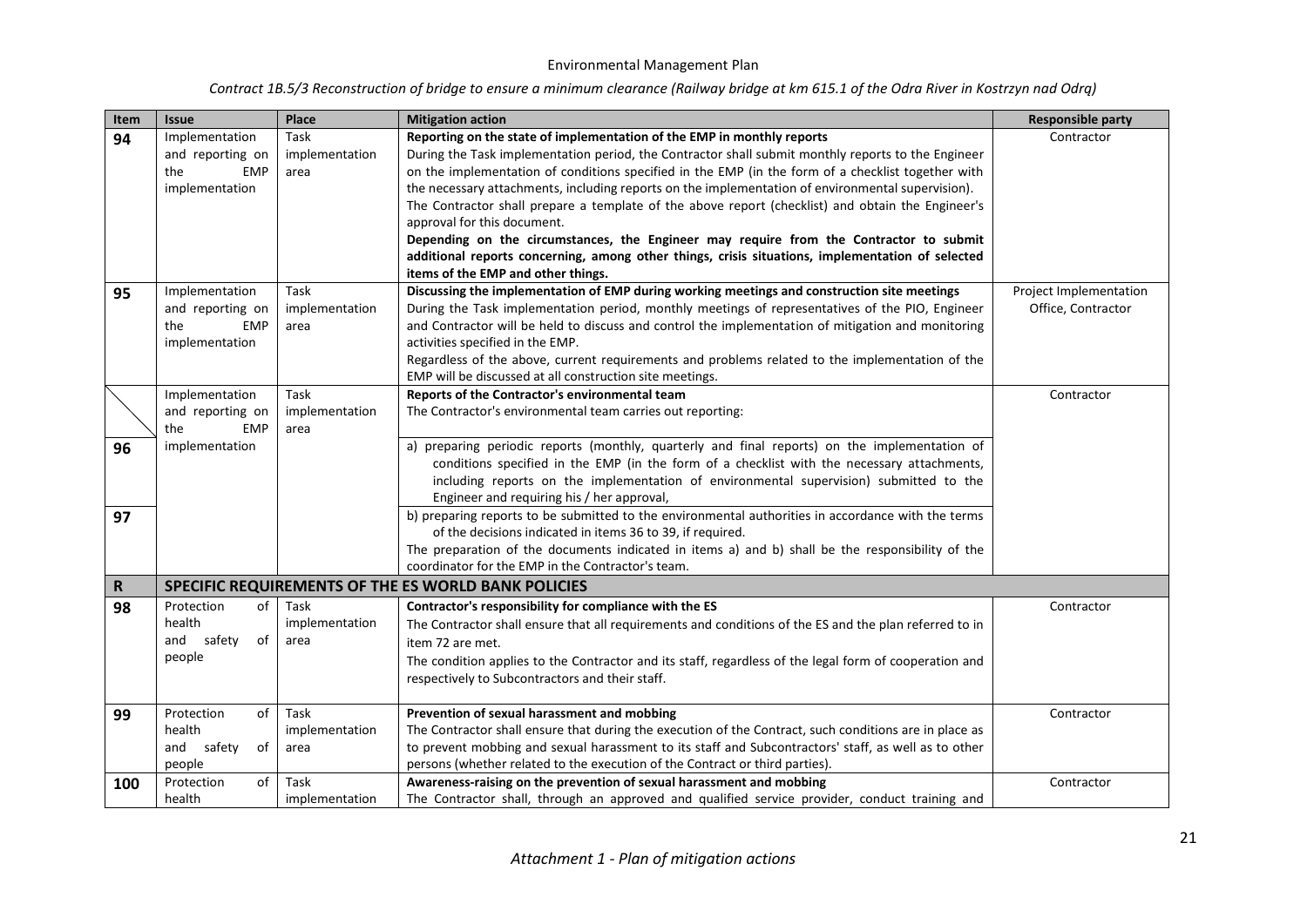| Item | <b>Issue</b>                                                | Place                          | <b>Mitigation action</b>                                                                                                                                                                                                                                                                                                                                                                                                                                                                                                                                                                                                                                                                                                                                                                            | <b>Responsible party</b> |
|------|-------------------------------------------------------------|--------------------------------|-----------------------------------------------------------------------------------------------------------------------------------------------------------------------------------------------------------------------------------------------------------------------------------------------------------------------------------------------------------------------------------------------------------------------------------------------------------------------------------------------------------------------------------------------------------------------------------------------------------------------------------------------------------------------------------------------------------------------------------------------------------------------------------------------------|--------------------------|
|      | safety<br>of<br>and<br>people                               | area                           | implement an awareness-raising programme on the prevention of sexual harassment and mobbing.<br>These activities shall be carried out throughout the entire term of the Contract, including the period<br>of notification of defects at least every two months. These actions will have the form of information,<br>education and awareness-raising campaigns.                                                                                                                                                                                                                                                                                                                                                                                                                                      |                          |
| 101  | of<br>Protection<br>health<br>safety<br>of<br>and<br>people | Task<br>implementation<br>area | Reporting cases of sexual harassment and mobbing<br>It is the Contractor's duty to inform the Consultant immediately about all reported cases and<br>suspicions concerning sexual harassment and mobbing.<br>All reported cases and suspicions concerning sexual harassment and mobbing should be entered into<br>the register of complaints and requests kept by the Contractor.<br>In the case of mobbing or sexual harassment, the Contractor shall be obliged to take actions aimed at<br>immediate termination of such behaviour and to take all legal measures against the perpetrators of<br>such behaviour. The Contractor shall be also obliged to provide all necessary assistance and support<br>to the victims of such conduct.                                                         | Contractor               |
| 102  | of<br>Protection<br>health<br>safety<br>and<br>of<br>people | Task<br>implementation<br>area | Ensuring that staff employed in the implementation of the Task can submit complaints and<br>requests<br>The Contractor will inform all employees on the construction site about the possibility of lodging<br>complaints about working and pay conditions and will provide an information leaflet with the<br>necessary information on how to lodge complaints and requests, in which it will ensure that there are<br>no repercussions for the person reporting a problem.<br>The Contractor will keep a register of complaints and requests.<br>The content of the leaflet and the format of the register will be agreed with the Consultant.                                                                                                                                                     | Contractor               |
| 103  | of<br>Protection<br>health<br>and<br>safety<br>of<br>people | Task<br>implementation<br>area | <b>Ensuring accident-free working conditions</b><br>The Contractor shall ensure such conditions in the Task area and outside the Task area (during<br>activities related to the execution of the Task, e.g. during transport) as to prevent accidents involving<br>persons related to the execution of the Contract, including Contractor's, Engineer's, Investor's,<br>Subcontractors' staff, etc., as well as third parties.<br>In the event of such accidents, it is necessary to:<br>• immediately ensure proper handling of the injured party<br>• secure the location of the accident,<br>• inform the Engineer as soon as possible about the accident and the Contractor's reaction to the<br>accident,<br>• notify the relevant services and allow them to reach the place of the accident. | Contractor               |
| 104  | Protection<br>of<br>health<br>safety<br>and<br>of<br>people | Task<br>implementation<br>area | Conditions of employment of young workers<br>In connection with the execution of the Contract, Contractor may employ only such a juvenile who is<br>at least 15 years old, has completed primary school of at least eight years duration and has presented<br>a medical certificate stating that the work in question does not endanger his / her health. The<br>Contractor shall ensure that juvenile employees (persons under 18 years of age) will not perform<br>works prohibited to juvenile employees, specified in relevant regulation (see p. 6.15 of EMP).                                                                                                                                                                                                                                 | Contractor               |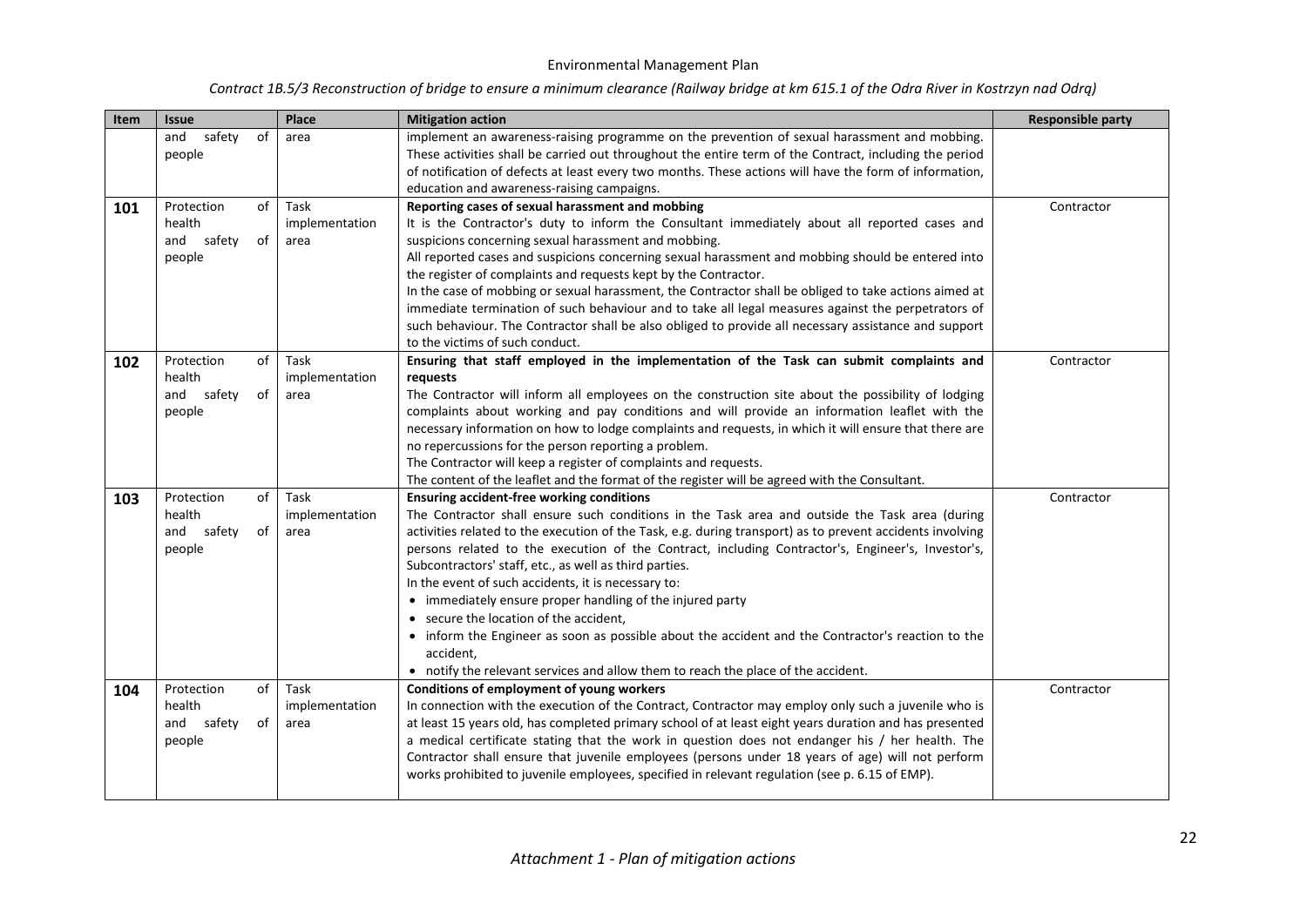| Item         | <b>Issue</b>                                                                           | Place          | <b>Mitigation action</b>                                                                                                                                                                   | <b>Responsible party</b> |
|--------------|----------------------------------------------------------------------------------------|----------------|--------------------------------------------------------------------------------------------------------------------------------------------------------------------------------------------|--------------------------|
| 105          | of<br>Protection                                                                       | Task           | Health and Safety Supervision by the Contractor                                                                                                                                            | Contractor               |
|              | health                                                                                 | implementation | During the Task implementation period, the Contractor will ensure constant supervision of health                                                                                           |                          |
|              | and<br>safety<br>of                                                                    | area           | and safety at work. The scope of duties, qualifications and personal composition of the Contractor's                                                                                       |                          |
|              | people                                                                                 |                | HS services shall be in accordance with the Polish labour law regulations.                                                                                                                 |                          |
|              |                                                                                        |                | Prior to the commencement of works, the Contractor's health and safety supervision shall conduct a                                                                                         |                          |
|              |                                                                                        |                | dedicated training for the Contractor's personnel in the field of the work safety and accident risk                                                                                        |                          |
|              |                                                                                        |                | during the execution of the Task.                                                                                                                                                          |                          |
| 106          | of<br>Protection                                                                       | Task           | The Contractor shall be obliged to apply and comply with all labour law regulations in force in Poland,                                                                                    | Contractor               |
|              | health                                                                                 | implementation | in particular all provisions of the Labour Code, and shall act in accordance with the ES Code of                                                                                           |                          |
|              | of<br>and safety                                                                       | area           | Conduct. In particular, the following issues should be reflected in the Contractor's employment policy                                                                                     |                          |
|              | people                                                                                 |                | and the remuneration regulations:                                                                                                                                                          |                          |
|              |                                                                                        |                |                                                                                                                                                                                            |                          |
|              |                                                                                        |                | ensuring equal pay for employees carrying out the same work without taking into account gender,                                                                                            |                          |
|              |                                                                                        |                | sexual orientation or age;                                                                                                                                                                 |                          |
|              |                                                                                        |                | ensuring that persons employed in the Contract are not persecuted or discriminated against on                                                                                              |                          |
|              |                                                                                        |                | the basis of gender, sexual orientation and age;                                                                                                                                           |                          |
|              |                                                                                        |                | ensuring that the Contractor, in accordance with the possibilities and conditions and the Polish                                                                                           |                          |
|              |                                                                                        |                |                                                                                                                                                                                            |                          |
|              |                                                                                        |                | Labour Code provisions, will meet the living and social needs of employees in the workplace;                                                                                               |                          |
|              |                                                                                        |                | ensuring by the Contractor to make it easier for employees to improve their professional                                                                                                   |                          |
|              |                                                                                        |                | qualifications.                                                                                                                                                                            |                          |
| $\mathsf{S}$ | GUIDELINES IN CASE OF EPIDEMICs OR THE SATE OF EPIDEMIC RISK APPLYING DURING THE WORKS |                |                                                                                                                                                                                            |                          |
| 107          | Protection<br>of                                                                       | Task           | If epidemics of the state of epidemic risk applies during the works, the Contractor shall:                                                                                                 | Contractor               |
|              | health                                                                                 | implementation | provide the persons on the Construction Site with all necessary precautions to maintain the<br>a)                                                                                          |                          |
|              | and safety<br>of                                                                       | area           | health and safety of physical workers, Contractor's Personnel, to the extent described in                                                                                                  |                          |
|              | people                                                                                 |                | the Terms and Conditions of the Contract, in particular with regard to the introduction of                                                                                                 |                          |
|              |                                                                                        |                | appropriate measures to avoid or minimise the spread of diseases, including measures                                                                                                       |                          |
|              |                                                                                        |                | aimed at avoiding or minimising the transmission of infectious diseases that may be                                                                                                        |                          |
|              |                                                                                        |                |                                                                                                                                                                                            |                          |
|              |                                                                                        |                | associated with the inflow of temporary or permanent labour, related to the performance                                                                                                    |                          |
|              |                                                                                        |                | of the Contract, in the manner specified in the applicable Law, e.g. in those issued pursuant<br>to Article 46 a of the Act of 5 December 2008, on preventing and combating infections and |                          |
|              |                                                                                        |                |                                                                                                                                                                                            |                          |
|              |                                                                                        |                | infectious diseases in humans (i.e. Journal of Laws of 2019, item 1239, as amended)                                                                                                        |                          |
|              |                                                                                        |                | regulations on establishing specific restrictions, orders and bans in connection with the                                                                                                  |                          |
|              |                                                                                        |                | occurrence of the state of the epidemic,<br>designate a person responsible within the Contract for matters concerning the health and<br>b)                                                 |                          |
|              |                                                                                        |                | safety at work during epidemics or the state of epidemic risk;                                                                                                                             |                          |
|              |                                                                                        |                | implement relevant recommendations of the World Bank and sanitary services for the<br>c)                                                                                                   |                          |
|              |                                                                                        |                |                                                                                                                                                                                            |                          |
|              |                                                                                        |                | territory of the Republic of Poland;                                                                                                                                                       |                          |
|              |                                                                                        |                | cooperate with the Contracting Authority and the Engineer, in particular, provide current<br>d)                                                                                            |                          |